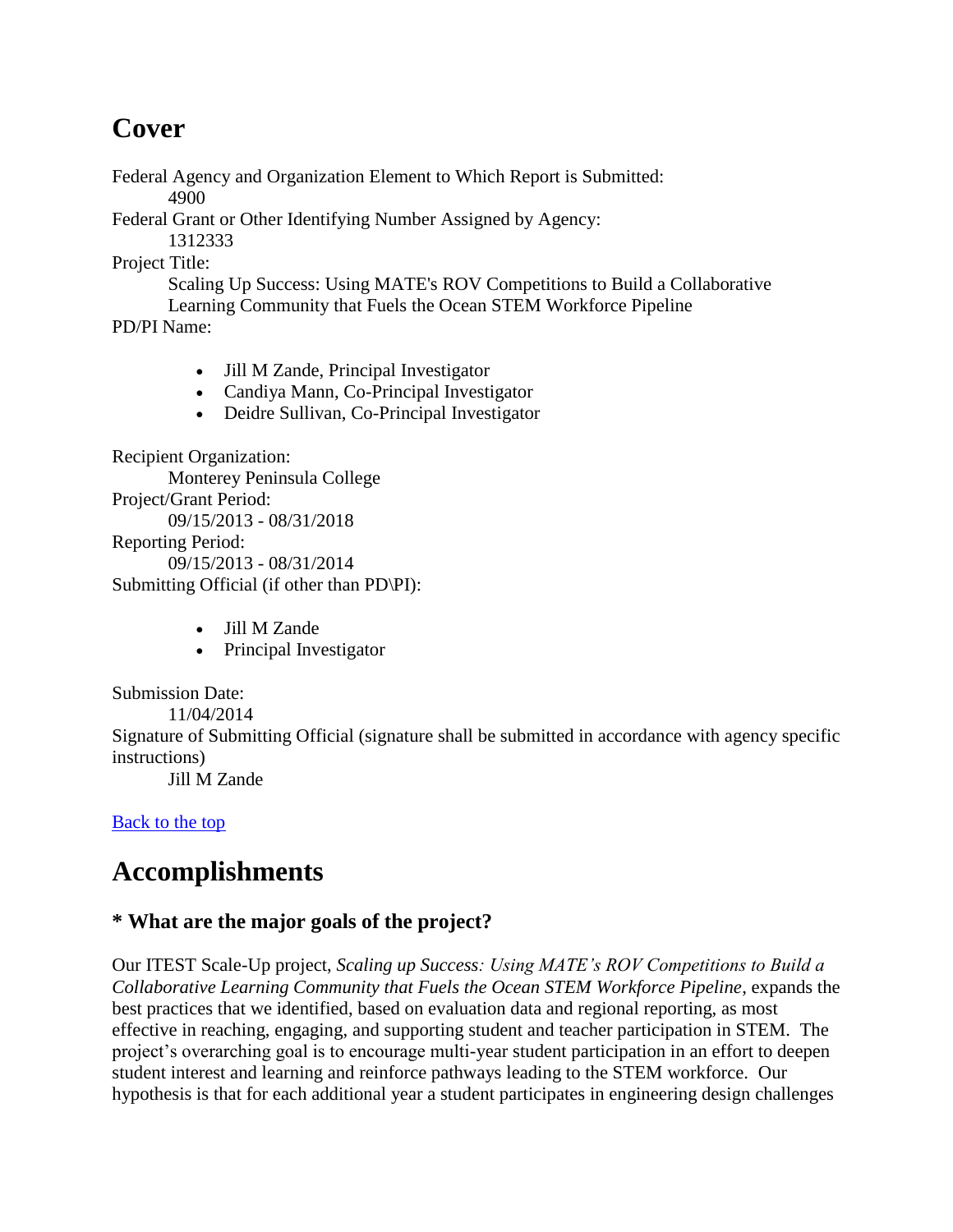such as the MATE ROV competition, their likelihood of going to college increases, their likelihood of declaring a STEM major increases, and their likelihood of entering the STEM workforce increases. The following four goals (and the activities described beneath each) provide the foundation for our work:

1. Increase middle and high school students' interest in STEM and STEM careers as well as their knowledge of STEM and understanding of how science and engineering work together to solve real-world problems.

1a. Add a SCOUT+ competition class so students can gradually step up their knowledge and skills.

1b. Create a support system for students who move on to the next grade and find there are no robotics activities.

1c. Provide opportunities for students to interact with working professionals as well as student mentors to support their learning and provide examples of STEM careers.

1d. Document and share inspirational stories of successful students and working professionals to help students visualize themselves in pathways to STEM careers.

2. Provide teachers with professional development, instructional resources, and mentors to support and sustain the delivery of STEM learning experiences and career information.

2a. Develop a continuum of curriculum that is tied to the Next Generation Science Standards (NGSS) and includes online complementary resources.

2b. Develop a progression of ROV "kits" that complement the curriculum.

2c. Designate regional teacher "leaders."

2d. Offer week-long professional development workshops focused on the curriculum and kits.

2e. Offer regional professional development and student-focused workshops.

2f. Increase preparedness of near-to-peer student and industry mentors.

3. Increase parental involvement in order to support and encourage students to pursue STEM education and careers.

3a. Create an online parents' resource center and listserve.

3b. Form regional parental advisory committees that provide feedback and advice.

4. Track students longitudinally to document how participation impacts their education and career path.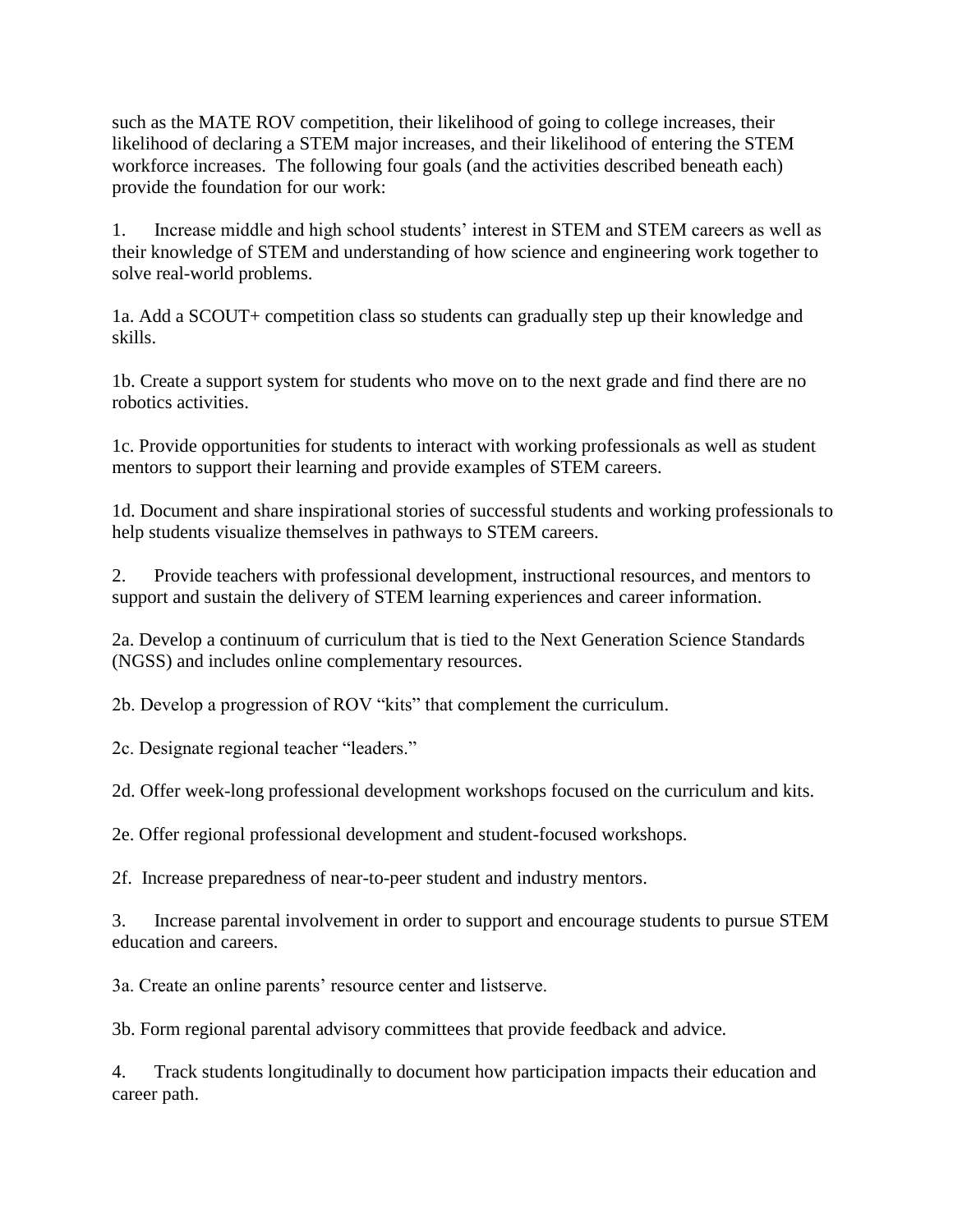4a. Improve our current student tracking system.

4b. Use the videos described under Goal 1d to document student education and career pathways.

The evaulation report for this grant year is included within the supplemental documents.

### **\* What was accomplished under these goals (you must provide information for at least one of the 4 categories below)?**

#### Major Activities:

**1a. Add a SCOUT+ competition class.** Eleven of the 17 U.S.-based regional competition programs received ITEST funding this year: Florida, the Mid-Atlantic, Monterey, New England, Oregon, Pennsylvania, the Pacific Northwest, Shedd Midwest, Southeast, Texas, and Wisconsin. Three of those regionals added a NAVIGATOR (aka SCOUT+) class. Two more plan to add it in 2015, while two others are considering it depending on the outcomes of their next advisory committee meeting. One regional, Wisconsin, added a SCOUT class; previously it had only offered RANGER. Two of the regionals that added a NAVIGATOR class offered professional development and/or student outreach to support participants.

**1b. Create a support system for students.** Students and parents looking to start or continue with the ROV competition were connected with the following resources: 1) the regional coordinator nearest them, who in turn facilitated connections with local teams/schools, teacher leaders, parents, and working professionals as well as professional development opportunities and student workshops; 2) MATE's bank of on-line instructional materials, including building instructions, curriculum modules, and how-to videos; 3) the MATE store for access to ROV kits, practice boards, and more; and 4) the link to MATE's forums, which include a technical help and competition FAQs board.

**1c. Provide opportunities for students to interact with mentors.** Eight of the 11 regionals that participated in ITEST this year connected teams with mentors. The mentors were industry professionals, students, or, in the case of the Oregon regional, teams that mentored other teams. The coordinators of the three regionals that did not explicitly report connecting teams with mentors served as mentors themselves, visiting schools to provide technical assistance and facilitating access to resources (e.g. building materials, pools for testing). All of the regionals utilized industry professionals as judges during the competition events. Engineering evaluations, in particular, provide a terrific opportunity for the students to interact one-on-one with working professionals.

**1d. Document and share inspirational stories.** The video team covering the 2014 international competition collected more than 18 hours of footage that includes interviews with students, teachers, parents, mentors, working professionals, and regional coordinators. A summary video highlighting the event will be released in late October 2014. From there, videos of students will be put together and shared via the MATE web site.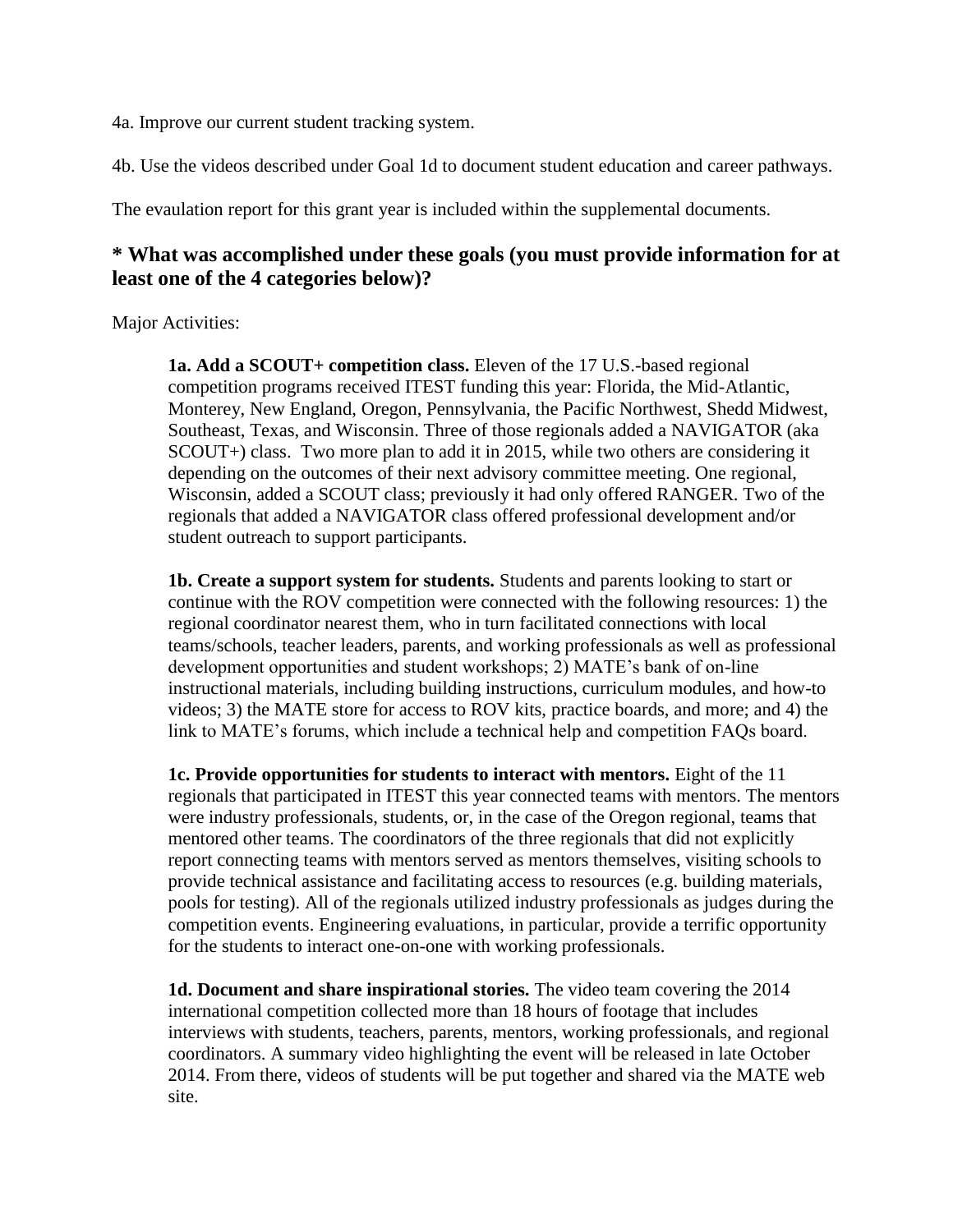#### **2a, 2d, and 2e.** See **What opportunities for training and professional development has the project provided?**

**2b. Develop a progression of ROV kits.** Prior to our ITEST Scale-Up award, we had developed two, introductory ROV kits – the Angelfish and the PufferFish. The PufferFish used hobby motors and the Angelfish used bilge pump motors; however the complexity was comparable. Since the award in September 2013, we discontinued the Angelfish kit and completely re-designed the PufferFish kit. We went from simple switches to a printed circuit board with integrated electrical components in an effort to support students to move up to the next level of ROV building. We then developed a new intermediate kit, the TriggerFish, that uses analog motor controllers and joysticks rather than switches – once again in an effort to support students to move up to the next level of ROV building.

The PufferFish kit was further revised in September 2014 with new features that include an amp/volt meter, auxiliary power for additional tools, and a more robust tether management system. The TriggerFish ROV kit was also redesigned with a number of technological improvements, such as a more robust motor controller.

We distributed approximately 300 ROV kits (~\$60,000) to the regionals that participated in ITEST activities in Year 1 to support their teacher workshops. In addition, we sold (and continue to) sell these kits through the MATE web site. In addition to the kits provided through ITEST, a number of regionals bought kits (at their expense) to run additional workshops. Schools across the country are also buying kits directly from us; to date in 2014 we have sold more than \$110,000 worth of kits.

We believe this speaks well for the long-term sustainability of the program, but also the need to think carefully about the kit designs so that the production process can be properly scaled up. In Year 1 we felt that it was important to focus on fine-tuning the PufferFish and TriggerFish ROV kits in order to maximize the learning potential and minimize production costs and time to"market." In Year 2, we will focus on developing our third ROV kit.

**2c. Designate regional teacher "leaders."** Seven of the 11 regionals participating in ITEST this year designated at least one local teacher leader to provide support for other area teachers and to assist them with program activities. These teacher leaders led or assisted with professional development workshops and student outreach; mentored other teachers in starting ROV programs at their schools; connected teachers and students with industry and student mentors; helped teams decipher the MATE competition manuals and fielded questions about participating in the event; and presented at conferences and workshops. Those regionals that did not designate a teacher leader plan to in Year 2.

#### **(Continued under Key Outcomes or Other Achievements)**

Specific Objectives: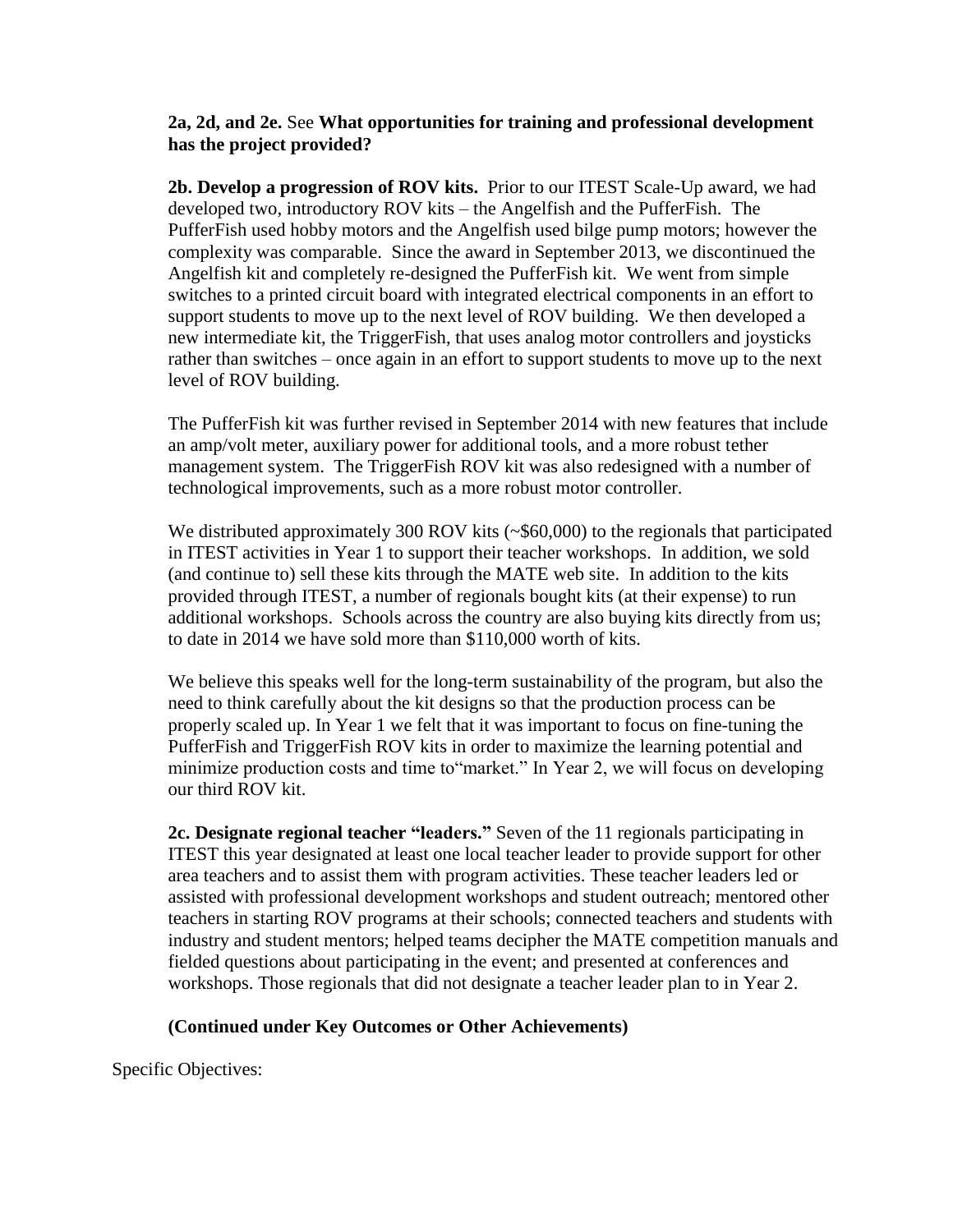#### See **What are the major goals of the project?** above.

Significant Results:

#### **Over the course of Grant Year 1, our project:**

- Supported 11 regional partners with ITEST funds.
- Added a NAVIGATOR competition class to 3 of those regions; 2 more plan to add it in 2015. One region added a SCOUT competition class.
- Made progress towards creating a multi-year student support system that consists of professional development instructional resources, mentors, parents, and more. The goal is to improve multi-year competition participation by 5% a year over the duration of the grant.
- Provided students with access to student and industry mentors in 8 regions.
- Collected footage at the international competition and are currently working with that footage to produce videos highlighting the event and student successes.
- Made progress towards developing a comprehensive curriculum tied to the Next Generation of Science Standards for middle school that can be adapted to high school.
- Developed 2 ROV kits that complement this curriculum.
- Designated teacher leaders in 7 regions to function as resources for coordinators and other teachers.
- Offered 2 workshops that provided 56 hours of professional development each to 40+ participants, including middle and high school teachers and regional coordinators.
- Offered more than 26 regional professional development workshops that provided an average of 14 hours of instruction more than 480 teachers.
- Offered an additional 260+ regional workshops, such as topic-specific hands-on instruction, information sessions, and pool practice days, that impacted 1,800 students.
- Developed mentor information and training resources to support their role in the classroom and streamline communication.
- Engaged nearly 200 parents in grant activities (e.g. professional development, community outreach events, regional advisory committees, surveys). In addition, directed parents to our online resources and invited them to join our e-mail listserves to support their involvement and improve communication.
- Sixty-five organizations, more than 150 industry professionals, and nearly 125 others (e.g. community members) supported the grant activities. The activities were also supported by 187 high school, 26 community college, 63 university undergraduate, and 29 graduate students as well as 9 community college and 38 university faculty.
- Held 11 regional stakeholders meeting to determine the needs of local audiences.
- Formed 9 regional advisory committees (that include a total of 19 parents) that met at least once to provide guidance and oversight.
- Improved our team and student registration and tracking system using a low-cost, commercial product that will, along with post-competition surveys, help us to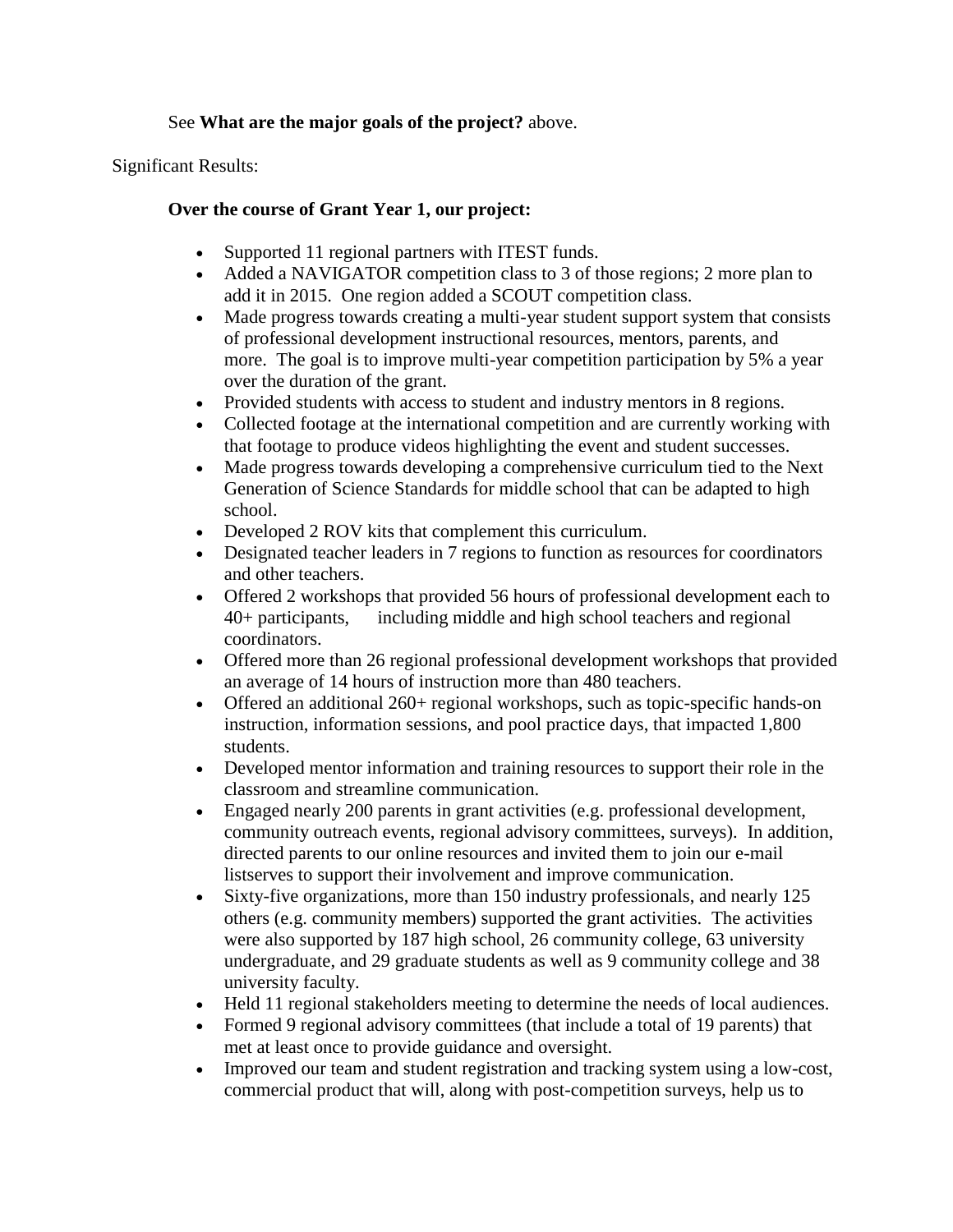determine 1) how many students are involved for multiple years and 2) how their long-term participation influences their interest in pursuing STEM courses and careers. Based on post-competition surveys  $(N=1,442)$ , 36% of the students have competed in MATE ROV competitions for multiple years. These students were significantly more likely to indicate that their ROV project helped them apply STEM knowledge and skills to real-world problems and helped them communicate their engineering designs to other people. Multi-year participation was also significantly correlated with an increased desire to take further coursework in math, engineering, and science. Please see evaluation for further details.

- Continued to improve the utility of MATE web resources and use social networking tools strategically to increase communication and collaboration and document successful strategies.
- Used surveys and other instruments to evaluate progress and increase effectiveness and impact.

Key outcomes or Other achievements:

#### **(Continued from Major Activities)**

**2f. Increase preparedness of student and industry mentors.** During Year 1, regional coordinators were encouraged to reach out to and engage new mentors – high school and college students, industry professionals, and community members. We supported their efforts by supplying the following new information and training modules:

- MATE ROV Stakeholders Meeting PPT (stakeholders are or often become mentors, as evidenced by the quote above; see [http://www.marinetech.org/files/marine/files/ITEST/MATE%20ROV%20Stakeho](http://www.marinetech.org/files/marine/files/ITEST/MATE%20ROV%20Stakeholders%20Meeting_FINAL_v2.pdf) [lders%20Meeting\\_FINAL\\_v2.pdf\)](http://www.marinetech.org/files/marine/files/ITEST/MATE%20ROV%20Stakeholders%20Meeting_FINAL_v2.pdf)
- ITEST workshop mentors 2014 PPT (see http://www.marinetech.org/files/marine/files/ITEST/ITEST\_workshop\_mentors [2014.pdf\)](http://www.marinetech.org/files/marine/files/ITEST/ITEST_workshop_mentors_2014.pdf)
- Using the Monterey Bay Aquarium's "Teen Brain" PPT as a guide, we also discussed the following:
	- o Emotions and development
	- o Appropriate behaviors (e.g. no physical contact, do not share contact information, etc.)
	- o Reporting procedures if there is an incident or issue
- See also 3a below.

It is important to note that regionals can and do modify these materials so that they are better suited for their local mentor audience AND the way in which those mentors will interact with the student teams (e.g. in the classroom, during an afterschool program, in a hosted workshop setting). In addition, training materials and sessions may vary depending on the regional organization and "source" of the mentors. For example, in addition to the orientation (that included the PPT described above) provided by the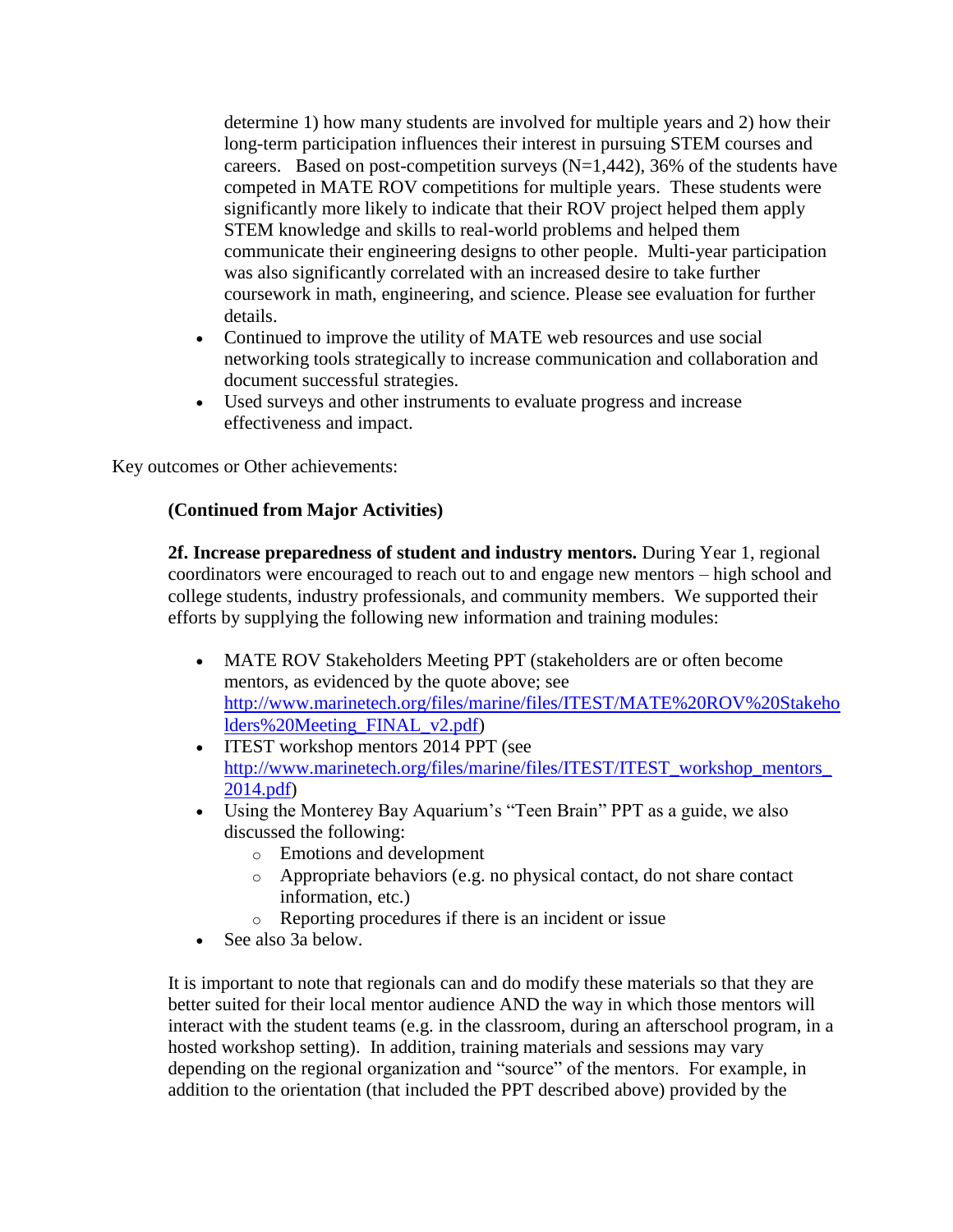MATE Center to student mentors from the California State University Monterey Bay Service Learning Institute, mentors working with schools within Monterey Peninsula Unified School District were required to attend an additional orientation provided by the district.

These efforts have started to have an impact, as evidenced by the following quotes and examples submitted by regional coordinators:

*Teachers from school districts were encouraged to mentor each other, and team teaching/vertical alignment was seen in several schools as a result.* – Oregon regional coordinator

*Keep up with the materials – videos, kits with good documentation, book, etc. These are incredibly valuable for us as instructors and for the new (and old) mentors/coaches as something to focus on for school/parent support. That, and keeping the competition system going with good missions and venues.* – Pacific Northwest regional coordinator

*What worked particularly well in our region was the establishment of the MATE PA Regional Stakeholders Board. Inviting new members that were capable of investing human capital as well as industry professionals [with] business sense was invaluable. Their involvement along with reaching out the MATE Center enabled us to put forth a truly unforgettable winter workshop and one of our best Regional ROV challenges.* – Pennsylvania regional coordinator

**3a. Create an online parents' resource center.** The new effort to engage parents in Grant Year 1 was through the regional advisory committees. Nine of the 11 regionals that received ITEST funding formed advisory committees. All total, 19 parents served as advisors. All of the regions that formed advisory committees commented on the positive influence that the committees (including the parent members) had on developing their plans and providing advice and feedback. These comments included the following:

*What worked particularly well in our region was the establishment of the MATE PA Regional ROV Stakeholders Board. Inviting new members that were capable of investing human capital as well as industry professional business sense was invaluable. Their involvement along with reaching out to the MATE Center enabled us to put forth a truly unforgettable winter workshop and one of our best Regional ROV challenges.* 

*We decided in our stakeholders/advisors meeting that the best way we could help is to improve the competency and confidence of the coaches/teachers/mentors so they could, in turn, help their teams move up the technology scale. We also agreed that immediately providing a new competition class would make it clear to all the students currently participating that we're dedicated to an improved ladder-like approach as supported by this grant.*

The new resources that were developed to support parents include the following: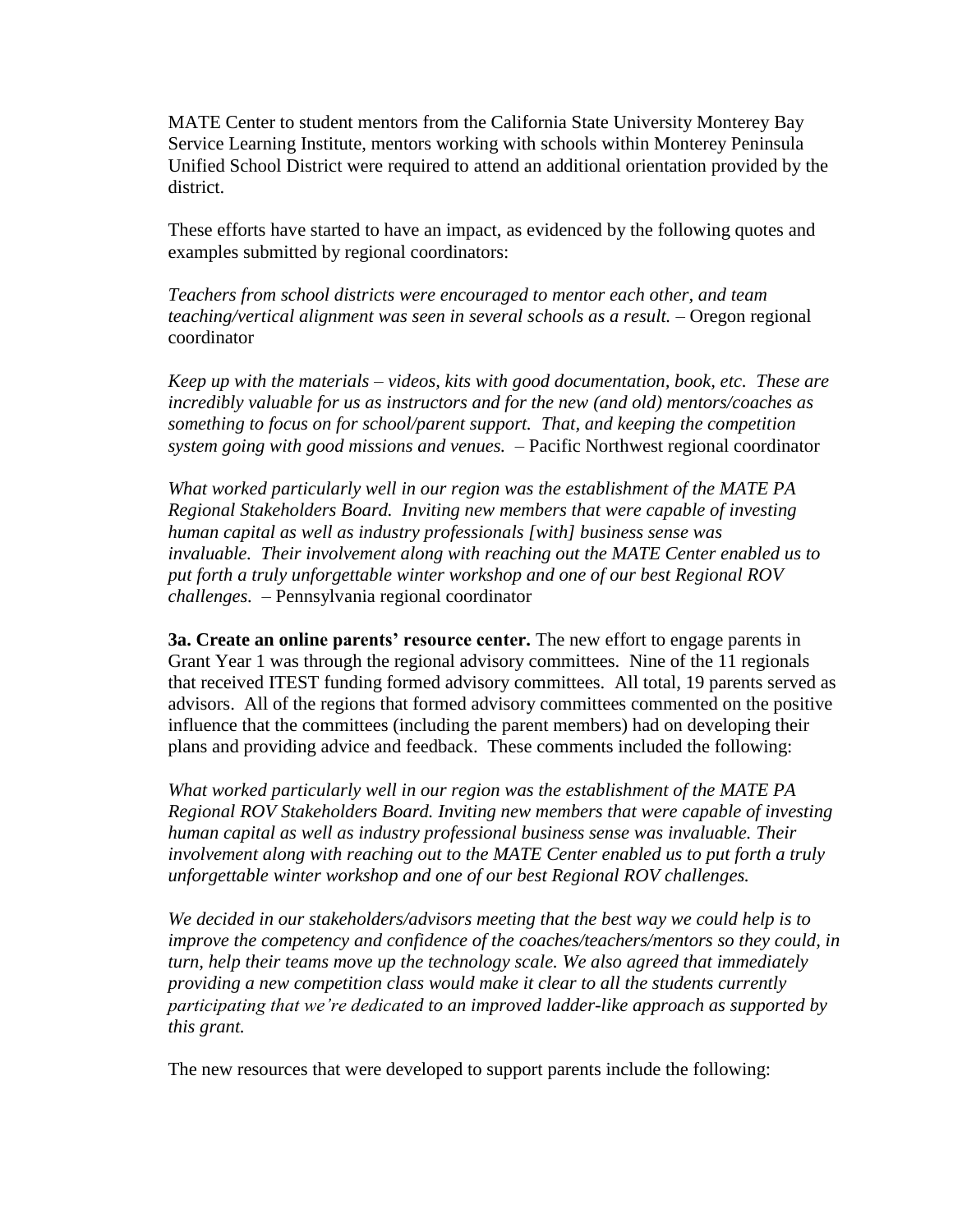- An overview of the competition (see [www.marinetech.org/files/marine/files/ROV%20Competition/2015%20files/MA](http://www.marinetech.org/files/marine/files/ROV%20Competition/2015%20files/MATE%20competition%20info.pdf) [TE%20competition%20info.pdf\)](http://www.marinetech.org/files/marine/files/ROV%20Competition/2015%20files/MATE%20competition%20info.pdf)
- How to get started (see [www.marinetech.org/getting-started/\)](http://www.marinetech.org/getting-started/), which includes:
	- o Kits and building instructions (see [www.marinetech.org/store/\)](http://www.marinetech.org/store/)
	- An invitation to join MATE listserves (regional and international)
- FAQs (see [www.marinetech.org/faqs/\)](http://www.marinetech.org/faqs/), which includes answers to questions such as "what class do we enter?"

These are resources that support parents as well as others (e.g. students, teachers, industry mentors) seeking information on how to participate. In other words, at this point we did not distinguish between "parent" and resources for other stakeholders. We have discovered that the information that these three audiences are looking for is basically the same.

During Grant Year 2 we will create a specific "Parent Resource Center" page within the competition section of the MATE web site. (We will include links to the Parent Resource Center on our store, curriculum, and other appropriate web site pages.) The resource center will include a "welcome" note targeted to parents as well as links to the information and resources described above. It will also include links to the student success videos that we have planned in Year 2 as well as highlights of evaluation data that demonstrate the positive impact of the program. The idea is that the Parent Resource Center functions as a one-stop shop for parents interested in supporting their children's participation in ROV projects and engineering design competitions.

**3b. Form regional parental advisory committees.** Nine of the 11 regions participating in Year 1 ITEST activities created advisory committees. Seven of those nine included at least one parent; four of those seven include two or more parents. The majority of the advisory committees grew out of the stakeholders' meetings that each regional was encouraged to hold prior to developing their plan of activities for Year 1. As evidenced by the composition of the regional advisory committees (e.g. parents, industry members, educators), many of the stakeholders became members. In this way, the advisory committees morphed into a body that better represents the local audience. All of the regions that formed advisory committees commented on the positive influence that the committees had on developing Year 1 plans and providing advice and feedback.

**4a. Improve our current student tracking system.** The 2013-2014 competition season registration system was powered by Active, a company that handles registrations for running and bike races and other sporting events. Active allows the event organizer to customize registration questions and, in addition to the ability to easily download the information into a user-friendly format (e.g. Excel), maintains a long-term database of the information. Students' registration includes middle name/initial field; this information is critical for matching the registration information with the National Student Clearinghouse database. This information, coupled with data gathered from post-competition surveys, will allow us to better track and demonstrate the impact of multi-year competition participation on students' education and career choices. Active continues to add features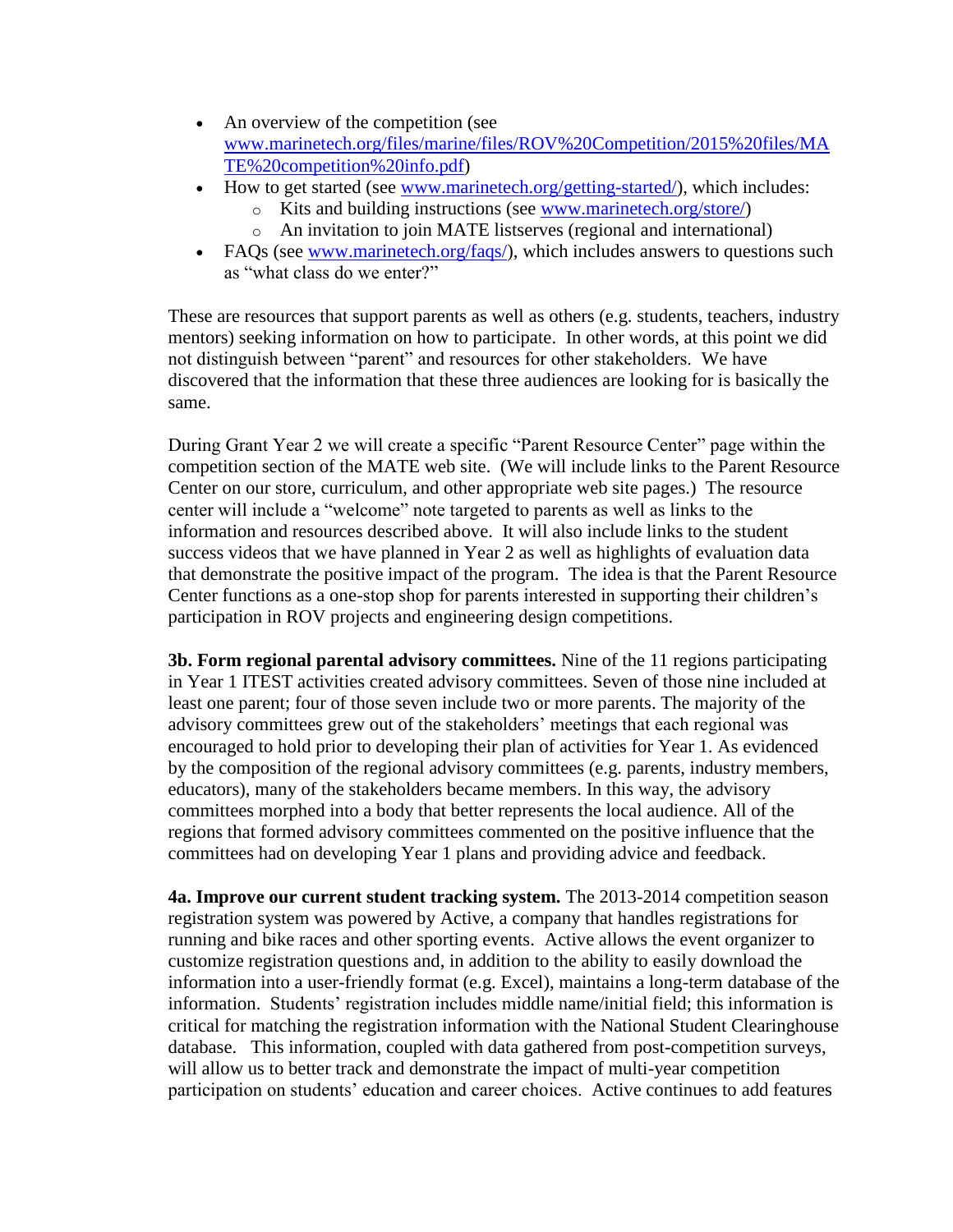that will improve the system – and all at low-cost! The fee is based on the number of "paying" customers and the amount of the transaction; teams (not students) pay a nominal fee to register for the competition.

#### **4b. Use the videos described under 1d.** See 1d above.

## **\* What opportunities for training and professional development has the project provided?**

**2a. Develop a continuum of curriculum.** In Year 1, we developed foundational student learning outcomes for the curriculum broken down by competition class (see [http://www.marinetech.org/pufferfish-rov-curriculum/\)](http://www.marinetech.org/pufferfish-rov-curriculum/). We led two, week-long teacher workshops that were aligned with these learning outcomes; the PufferFish workshop was aligned with the SCOUT class learning outcomes, while the TriggerFish workshop was aligned with the NAVIGATOR class learning outcomes. Presentations, labs, activities, and handouts were developed to support these learning outcomes and can be found here <http://www.marinetech.org/pufferfish-rov-curriculum/> and [http://www.marinetech.org/triggerfish-rov-curriculum/.](http://www.marinetech.org/triggerfish-rov-curriculum/) (See 2d below for additional information and impact.) We are currently working on packaging the presentations and activities into 50-minute classroom lessons that follow a specified format (see Supplemental Documents).

Our work in Year 1 has lead us to believe that it is not simply a curriculum but rather a comprehensive learning package that includes 1) curriculum (e.g. a lesson and activity book that includes the lessons developed during our summer workshops) aligned with NGSS's Engineering, Technology, and Applications of Science standards; 2) an accompanying ROV kit; and 3) lab packs of resources (e.g. electronic components and other items) focused on the middle school and high school level that will lead to long-term sustainability of the program in schools. We plan to have a draft of our comprehensive learning package in time to be vetted by teachers participating in our 2015 week-long summer workshop. We envision these efforts to result in an ebook(s) that includes how-to videos and demonstrations; however, we believe a hard copy may still be required. We will survey our workshop participants for this type of feedback.

**2d. Offer week-long professional development workshops.** The fourth annual ITEST Summer Institute, *Intermediate Level ROV Building: The TriggerFish ROV*, took place July 10 – 18, 2013 at Monterey Peninsula College (MPC). This institute targeted coordinators and teacher leaders from the regional competition sites and introduced participants to the TriggerFish ROV kit. Participants also built the MATE Electrical Trainer, a printed circuit board that provides a platform for understanding common electrical components, practicing through-hole soldering, and introducing more advanced electronics. A total of 20 educators attended. Curriculum materials from this institute can be found here [www.marinetech.org/triggerfish-rov-curriculum/.](http://www.marinetech.org/triggerfish-rov-curriculum/)

Follow-up surveys show the positive impact that the institute had on the participants. Ninetyeight percent rated the usefulness of the institute as "excellent" or "good." One hundred percent stated that the institute provided valuable ideas that they are using in their courses. All of the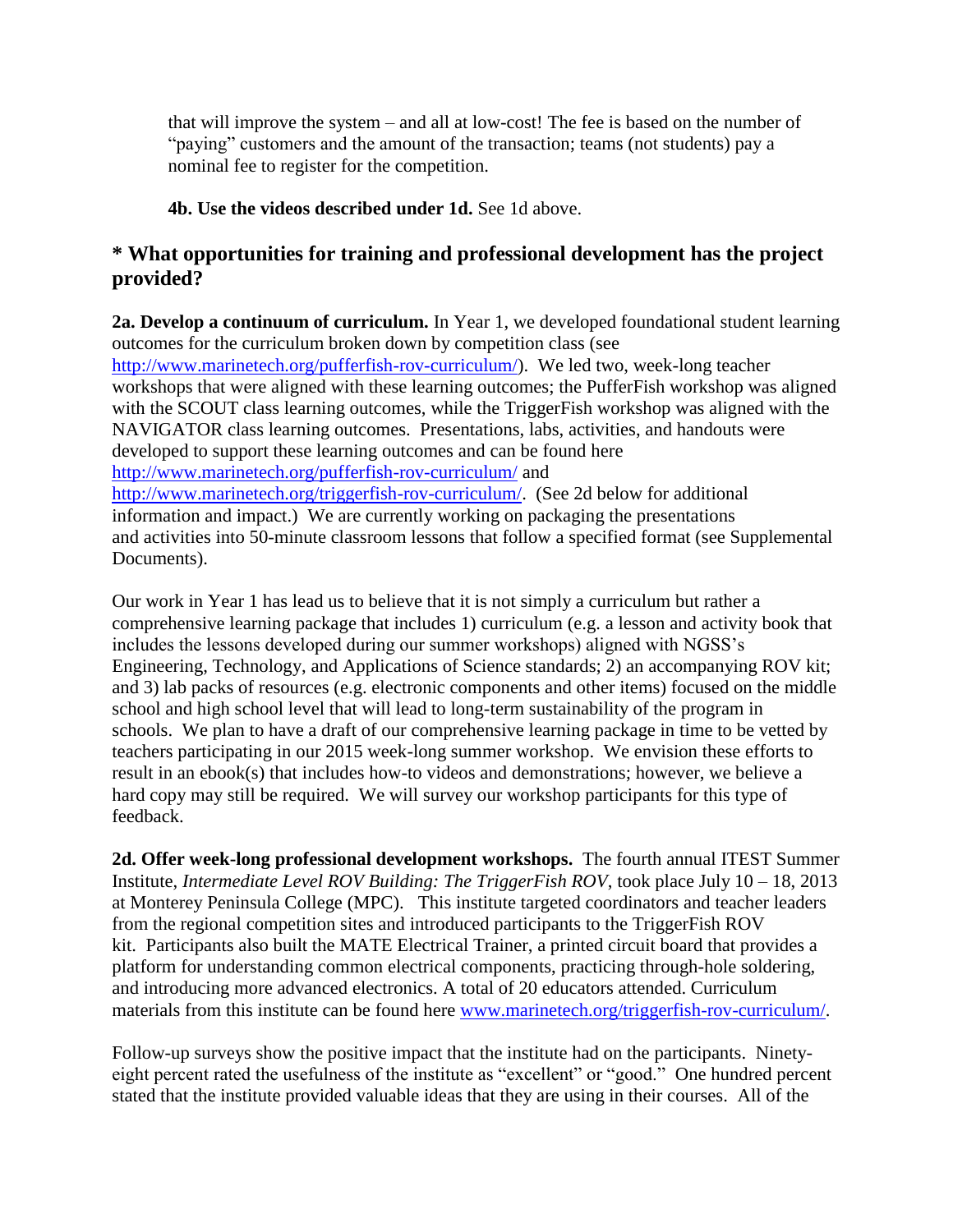participants (100%) reported that they modified their course content and/or teaching strategies based on their experience. In addition, 98% of the participants reported that they shared the information offered in the MATE institute with other instructors and participated in the MATE ROV competition. Participants also leveraged their experience at the summer institute to bring in grant funding and other resources to support their work with ROVs. Since attending the institute, 80% of the participants have built an ROV with students; as of May 2014, 61 ROVs had been built. In addition to the MATE competition, students used their ROVs to survey invasive species, release salmon, measure water quality, survey shipwrecks, and more.

The fifth annual ITEST Summer Institute, *Introductory Level ROV Building: The PufferFish ROV*, took place July 27- August 3, 2014 at MPC. This institute introduced participants to the PufferFish ROV. Participants learned the fundamentals of ROV building and experienced a variety of hands-on science, technology, and engineering activities that can be integrated into a class or afterschool activity to reinforce foundational knowledge and skills. Curriculum materials from this institute can be found here [www.marinetech.org/pufferfish-rov-curriculum/.](http://www.marinetech.org/pufferfish-rov-curriculum/)

All 22 participants (18 teachers and four informal educators) rated the usefulness of the workshop as excellent; all 22 plan to build ROVs with their students. Comments from the surveys included:

*The workshop was one of the best I have attended. The lessons and activities were all purposeful and worthwhile. I learned a great deal and am much more confident and comfortable with moving forward in my work with ROVs. I'm very excited to share this with my community!*

*I can't wait to start my first year of teaching an underwater robotics elective. I feel the institute has helped me clarify a lot of details and has really helped increase my enthusiasm by connecting me with so many other instructors and educators that are working on a similar curriculum.*

The full evaluation for the 2014 institute will be included in next year's report. The learning outcomes and curriculum for both workshops can be viewed at [www.marinetech.org/files/marine/files/Curriculum/PufferFish/MATE%20Underwater%20Ro](http://www.marinetech.org/files/marine/files/Curriculum/PufferFish/MATE%20Underwater%20Robotics%203%20Classes.pdf) [botics%203%20Classes.pdf](http://www.marinetech.org/files/marine/files/Curriculum/PufferFish/MATE%20Underwater%20Robotics%203%20Classes.pdf)

**2e. Offer regional workshops.** Each of the 11 regions that participated in ITEST this year offered both professional development for teachers and workshops focused on students. All total, 26 professional development workshops were offered to 486 teachers; the following is a breakdown by grade level:

Grade 3-5: 50; Grade 6-8: 208; Grade 9-12: 175; 2-year college: 8; 4-year college: 3; Informal educators: 34; Other (e.g. parents): 8

The workshops ranged from ½-day ROV design and building activities (where the control boxes are pre-built so that the focus is on frame design, motor placement, and buoyancy) to 1-2 day events (that covered simple electronics and building the control box of the PufferFish kit) and week-long workshops (organized similar to MATE's Summer Institutes). The number of hours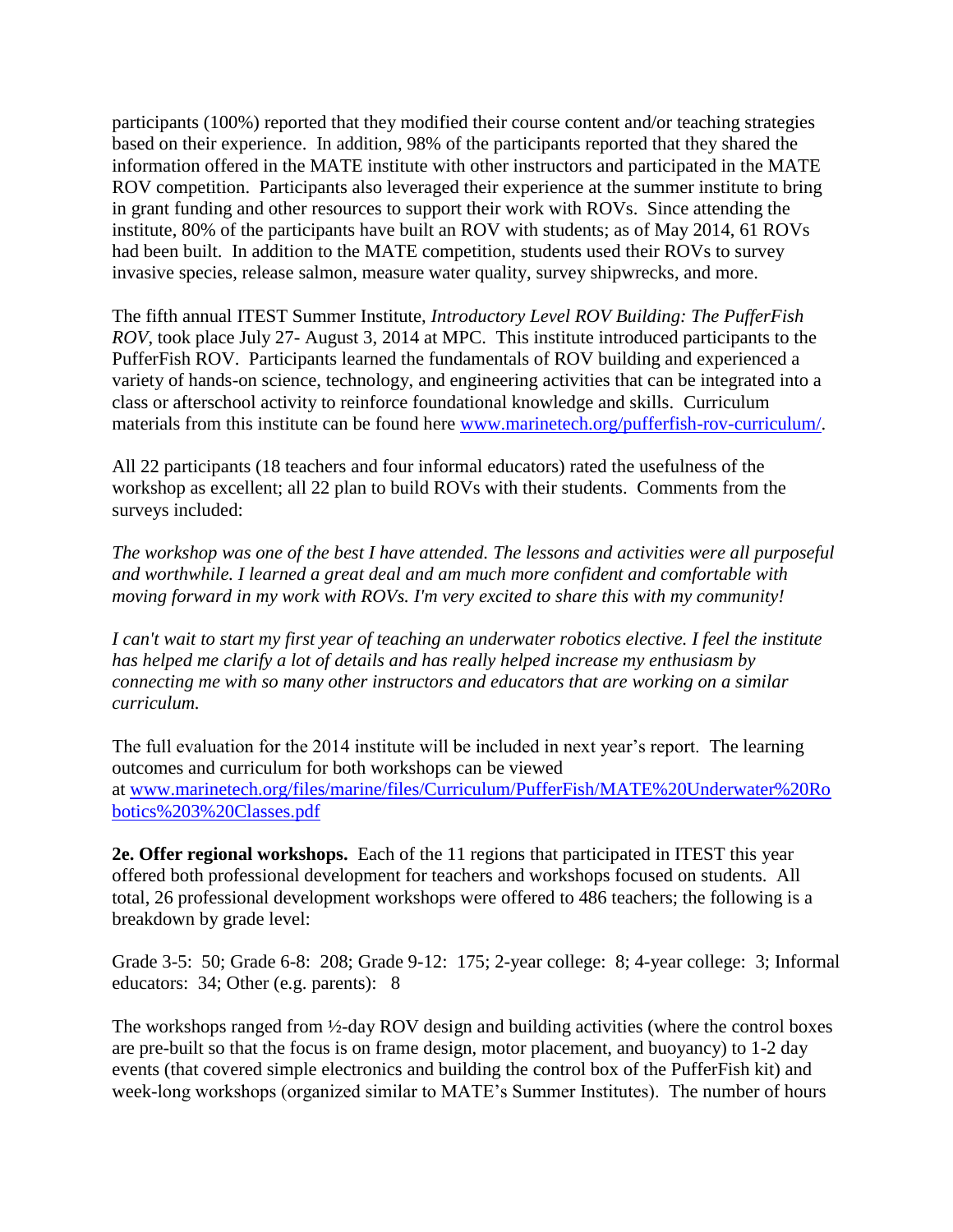of instruction for each teacher ranged from 2 to 42; the average was nearly 14. The workshops were offered after school, on weekends, and/or during the summer.

Each of the 11 regions also offered student-focused workshops. All total, 269 workshops were offered to 1,800 students. Of these students, 1063 were impacted in an after school setting, while 496 and 241 were impacted in school and as part of a community organization event, respectively. The workshops covered topics from basic ROV design and building to simple electronics and PufferFish and TriggerFish ROV kit assembly. Information sessions, pool practice days, and "demo nights," among others, were also offered. The number of individual student contact hours ranged from 2 to 18; the average 8.5.

All of the regions used MATE's ROV kits and/or practice boards in some way; 9 used them as the focus of their workshops. Seven regions reported that the kits were helpful; others offered suggestions for improvement (which are currently being incorporated). Eight regions reported using MATE's on-line curriculum or videos; 7 reported using the instructions for kit assembly.

Comments from regional coordinators about the support they received from MATE included:

*Keep up with the materials – videos, kits with good documentation, book, etc. These are incredibly valuable for us as instructors and for the new (and old) mentors/coaches as something to focus on for school/parental support. - Pacific Northwest regional coordinator*

*Kits were extremely helpful for new teams as the kits gave them a foundation to build upon and made it easier for them to erase the "fear factor" and say yes to the challenge. - Pennsylvania regional coordinator*

# **\* How have the results been disseminated to communities of interest?**

Between the MATE Center and its regional partners, nearly 50 abstracts, journal papers, newspaper articles, web sites, television news stories, and other publications featured ITEST grant activities. Examples of these are included within the products section of this report.

In addition, between the MATE Center and its regional partners, information about the ITEST project was presented at more than 30 conferences, meetings, community events, workshops, and other events. These included the following:

- The New York City Maker Faire, held September 22, 2013 in New York City, NY.

- Oceans Conference and Exhibition, organized by the Marine Technology Society and the Institute for Electrical and Electronics Engineers Oceanic Engineering Society and held September 23-26, 2013 in San Diego, CA.

- Annual COASTALearning Symposium, held October 10-13, 2013 in Newport, OR.

- Society of Manufacturing Engineers of Philadelphia Annual Banquet, held October 30, 2013 in Philadelphia, PA.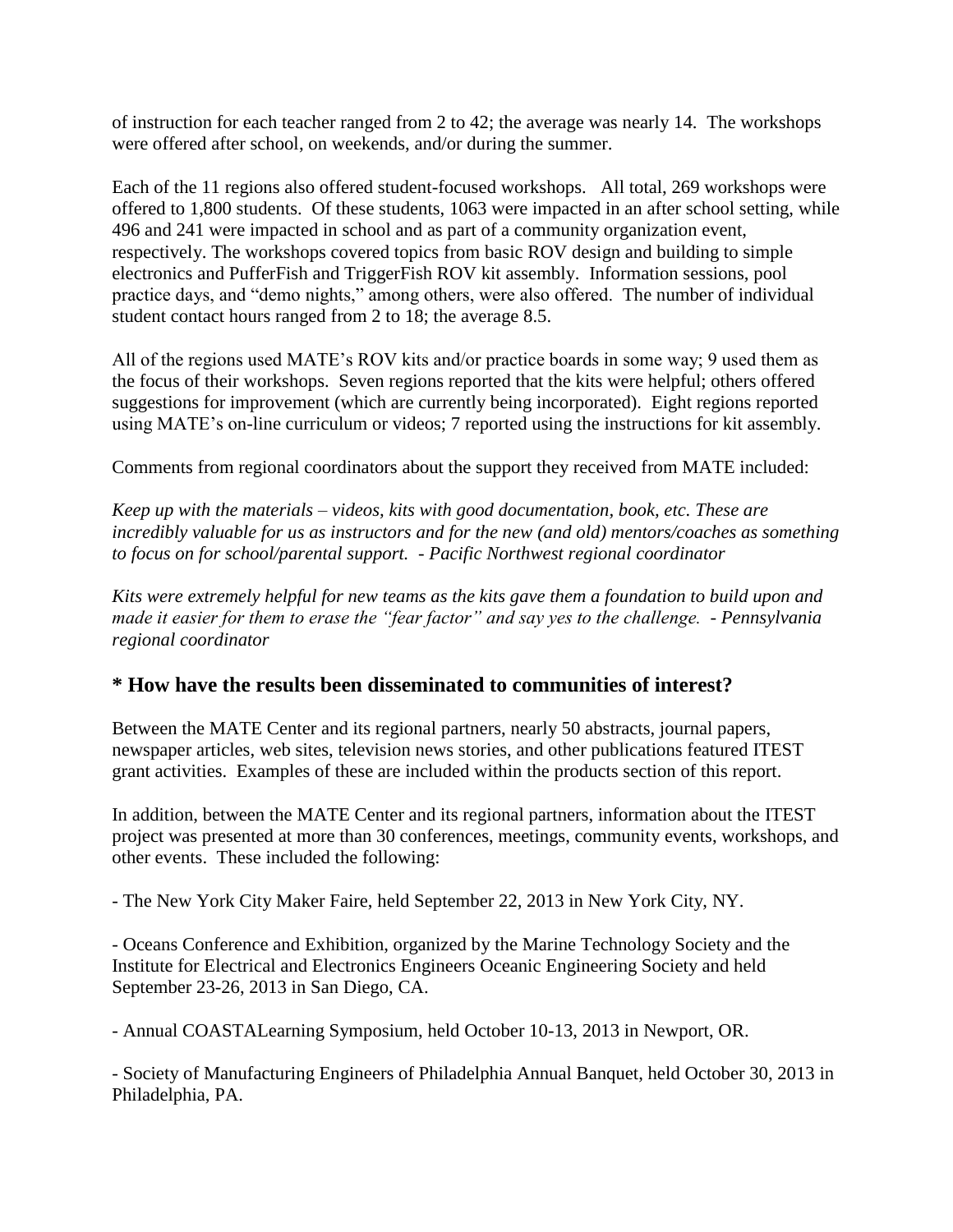- Washington Association for Career and Technical Education Conference, held October 31, 2013.

- The California STEM Symposium, held November 18-19, 2013 in Sacramento, CA.

- Georgia Assocation of Marine Education Conference, held in November 2013.

- Underwater Intervention Conference and Exhibition, organized by the Marine Technology Society's ROV Committee and the Assocation of Diving Contractors International and held February 11-13, 2014 in New Orleans, LA.

- Southeastern Massachusetts Regional STEM Network Meeting, held March 25, 2014.

- Xperience STEM, held July 29 - August 1, 2014 in Boulder, CO.

# **\* What do you plan to do during the next reporting period to accomplish the goals?**

### **During the next reporting period (Grant Year 2) we will continue to:**

- Support regional partners with ITEST funds.
- Add a NAVIGATOR competition class to regionals.
- Compare Year 1 to Year 2 to determine if we have improved multi-year competition participation by 5%.
- Provide students with access to student and industry mentors who are well-prepared to support learning and provide career guidance.
- Document at least 5 student success stories in professionally-formatted videos and create at least 10 more videos of student interviews for evaluation purposes.
- Develop a comprehensive learning package comprehensive learning package that includes curriculum (e.g. a lesson and activity book)aligned with NGSS's Engineering, Technology, and Applications of Science standards; an accompanying ROV kit; and lab packs of resources (e.g. electronic components and other items) focused on the middle school and high school level.
- Improve our PufferFish and TriggerFish ROV kits, create additional sensors and tools that can be added to these kits, and develop a third ROV kit.
- Designate regional teacher leaders to function as resources for coordinators and other teachers.
- Offer 1 workshop that provides 56 hours of professional development to 20 participants, including middle and high school teachers and regional coordinators.
- Offer at least 20 regional professional development workshops that provide 10 or more hours of instruction to 300 teachers.
- Offer an additional 100 regional workshops, such as topic-specific hands-on instruction, information sessions, and pool practice days, to 600+ students, parents, and teachers.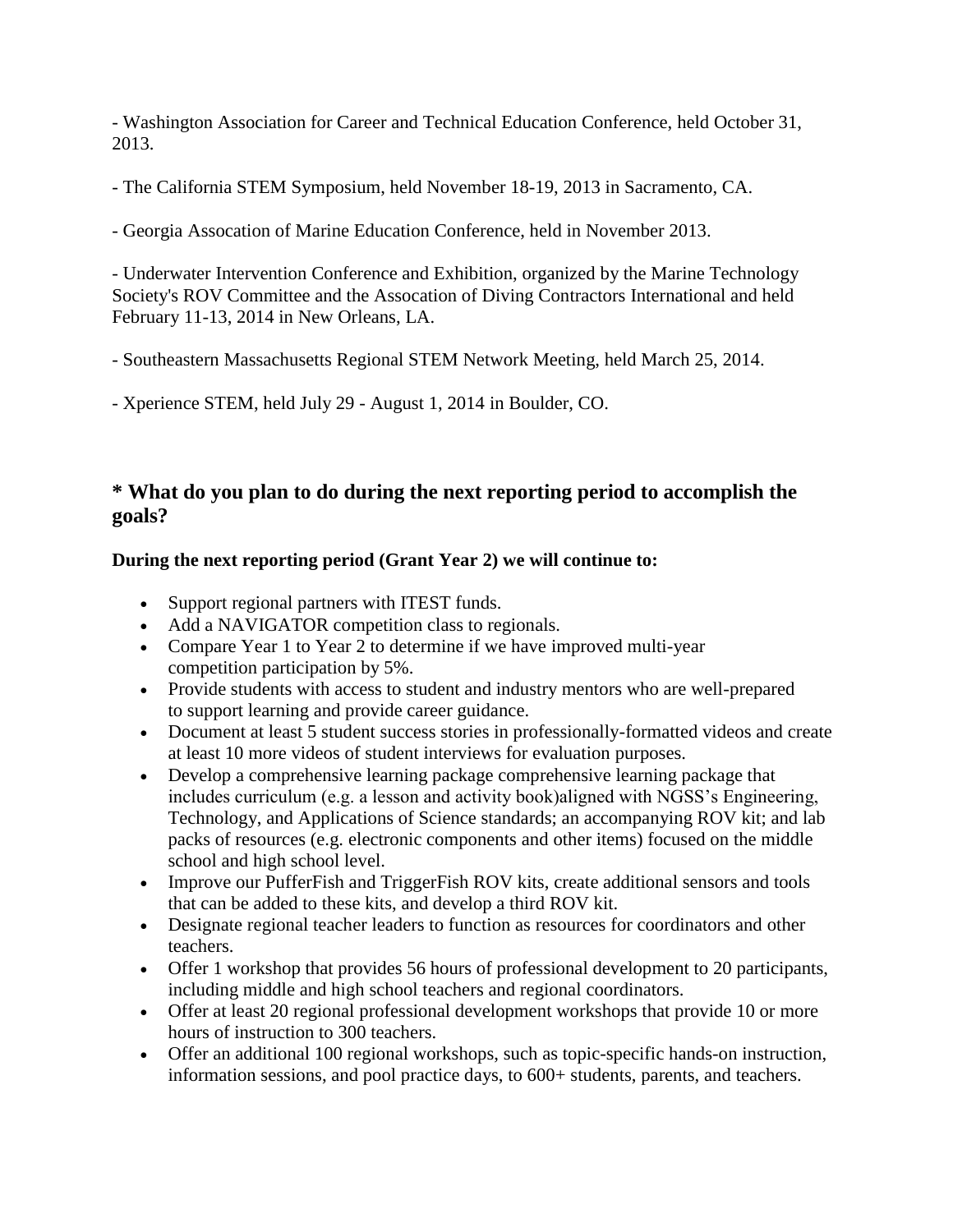- Add to current mentor information and training to support their role in the classroom and streamline communication.
- Add to the number of parents in grant activities. In addition, direct parents to our online resources and invite them to join our e-mail listserves to support their involvement and improve communication.
- Add to the number of organizations, industry professionals, and others as well as high school, community college, university undergraduate, and graduate students and community college and university faculty supporting the grant activities.
- Form and/or meet with regional advisory committees to provide guidance and oversight.
- Improve our student registration and tracking system and use it in conjunction with postcompetition surveys to determine 1) how many students are involved for multiple years and 2) how their long-term participation influences their interest in pursuing STEM courses and careers.
- Improve the utility of MATE web resources and use social networking tools to increase communication and collaboration.
- Use surveys and other instruments to evaluate progress and increase effectiveness and impact.

Please also see the **Major Activities, Key Outcomes or Other achievements,** and the **What opportunities for training and professional development has the project provided?**  sections.

#### **Supporting Files**

|                                      | <b>Filename</b>                                                             | <b>Description</b>                                                                                                                                                                                                                           | By | <b>Uploaded Uploaded</b><br>On |
|--------------------------------------|-----------------------------------------------------------------------------|----------------------------------------------------------------------------------------------------------------------------------------------------------------------------------------------------------------------------------------------|----|--------------------------------|
|                                      | <b>ITEST 2013-2014</b><br>(Download) Evaluation Report FINAL<br>9-19-24.pdf | <b>Evaluation of Innovative</b><br>Technology Experiences for<br><b>Students and Teachers (ITEST)</b><br>2013-2014 Grant Activities For Jill Zande 10/01/2014<br>The Marine Advanced<br><b>Technology Education (MATE)</b><br>Center report. |    |                                |
|                                      | (Download) IRB information2.pdf                                             | Response to Action 1.                                                                                                                                                                                                                        |    | Jill Zande 11/03/2014          |
| $\frac{\text{(Download)}}{\text{A}}$ | Acknowledgement.pdf                                                         | Response to Action 4.                                                                                                                                                                                                                        |    | Jill Zande 11/03/2014          |
|                                      | (Download) Goal 2a lesson format.pdf Classroom lesson format.               |                                                                                                                                                                                                                                              |    | Jill Zande 11/03/2014          |

[Back to the top](https://reporting.research.gov/rppr-web/rppr?execution=e1s16#top)

# **Products**

**Books**

**Book Chapters**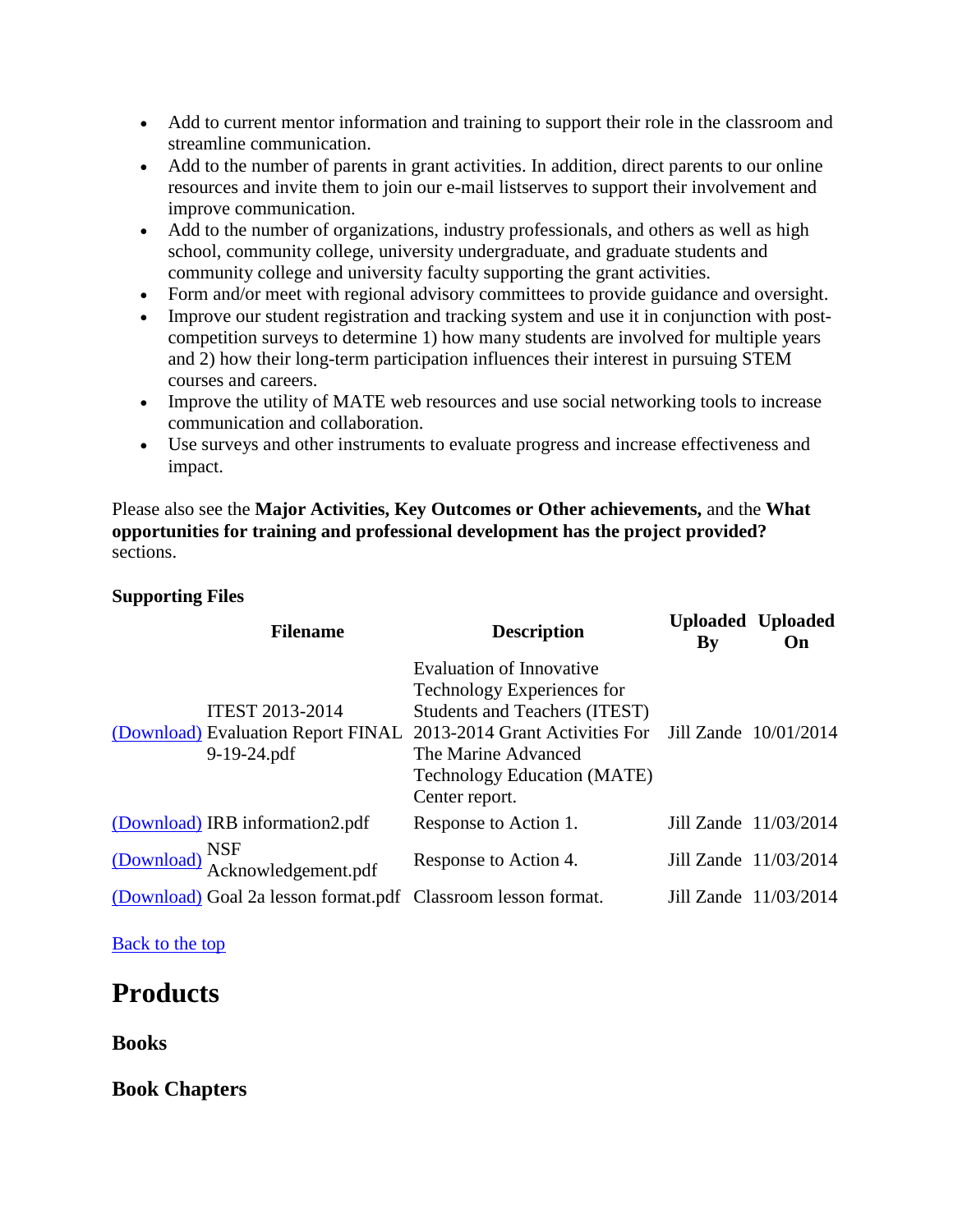### **Conference Papers and Presentations**

- Deidre Sullivan & Jill Zande (2013). *How do we improve the workforce readiness of our students?*. Oceans 2013 MTS/IEEE San Diego. San Diego, California. Status = PUBLISHED; Acknowledgement of Federal Support = Yes
- Jill Zande and Deidre Sullivan (2014). *MATE ROV competition: Supporting Students Along a Pathway to the Marine Workforce*. Underwater Intervention. New Orleans.  $Status = PUBLISHED; Acknowledgement of Federal Support = Yes$

# **Inventions**

## **Journals**

## **Licenses**

# **Other Products**

*Educational aids or Curricula.* 

Building instructions, instructional resources, and other activities that complement the ROV kits we developed - see [http://www.marinetech.org/curriculum/.](http://www.marinetech.org/curriculum/)

*Educational aids or Curricula.* 

ROV kits and practice boards - see<http://www.marinetech.org/store/> for a description of the PufferFish and TriggerFish kits and soldering practice boards.

*Products of the research (evaluation reports, etc.).* 

NOTE: The Year 1 evaluation report is included within the Supplemental Documents.

1. During negotiation, additional information was requested regarding the data management plan to ensure how products of the research (reports, instruments, and data) would be made accessible to other researchers.

Action 2D: Please what was accomplished during Year 1 pertaining to the work you proposed in your responses, including:

o sharing of evaluation reports, evaluation instruments, de-identified data sets, and website analytics at the project website and ITEST's STEM Learning Resource Center.

*If the goals/objectives were not fully accomplished during Year 1, please include what changes will be made to your plan and timeline to achieve these goals/objectives.*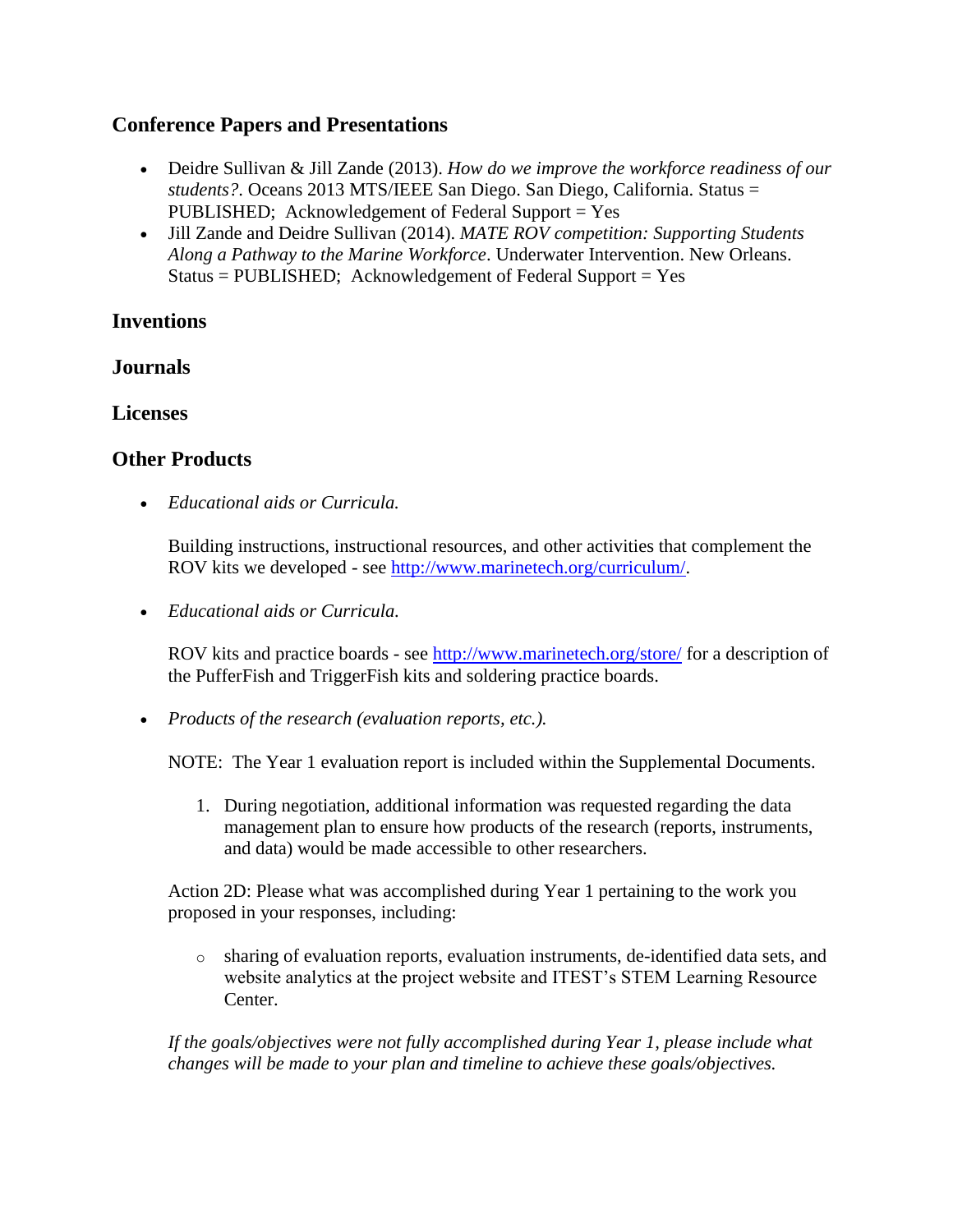Once our Year 1 annual report is approved, we will share the document with the ITEST STEM Learning Resource Center. At that time, we will also share the evaluation report that accompanied our annual report. We have contacted our ITEST STEM Learning and Research Center liaison to determine what other resources and information they would like to see from us and for instructions on how to submit those materials to Center/STELAR web site.

As stated within the data management plan we submitted during negotiation, <http://www.marinetech.org/itest> currently contains project and evaluation reports from our ITEST Strategies work. We will add our Year 1 Scale-Up annual and evaluation reports once they are approved. By the end of November 2014, we will also post the survey instruments used, de-identified data sets collected from surveys, and a link to our web site analytics page to this page. At that time, we will 1) add note about and a link to the page on the "about MATE" page of our web site (see [http://www.marinetech.org/about/\)](http://www.marinetech.org/about/) and 2) as stated within the data management plan, make the page password protected.

*Video.* 

The 2013 competition video summarizes the 2013 interrnational competition event, which took place June 20-22 in Federal Way, WA. The video is housed on both the MATE Center's YouTube and Vimeo accounts and can be accessed here see http://vimeo.com/73115789

# **Other Publications**

- Pwarren (2014). *CCC ROV Club Qualifies to Compete in MATE International ROV Competition*. Article on ROV regional. Status = PUBLISHED; Acknowledgement of Federal Support  $=$  Yes
- Gray's National Marine Sanctuary (2014). *Carrollton High School Wins GRNMS Southeast Regional ROV Competition*. Article on MATE regional. Status = PUBLISHED; Acknowledgement of Federal Support = Yes
- Anthony Rimel (2014). *Cheldelin students plunge into underwater robotics*. Article on ROVs in school.. Status = PUBLISHED; Acknowledgement of Federal Support = Yes
- Anthony Rimel (2014). *Cheldelin students plunge into underwater robotics*. Article on ROV team. Status = PUBLISHED; Acknowledgement of Federal Support = Yes
- Jenny Kustra-Quinn (2014). *From first graders blogging to teens building underwater robots, District 57 bringing STEM curriculum to life for students of all ages*. Article on female ROV science club. Status = PUBLISHED; Acknowledgement of Federal Support  $=$  Yes
- Simon Rios (2014). *GNB Voc-Tech team wins robotics competition*. Article on ROV Regional. Status = PUBLISHED; Acknowledgement of Federal Support = Yes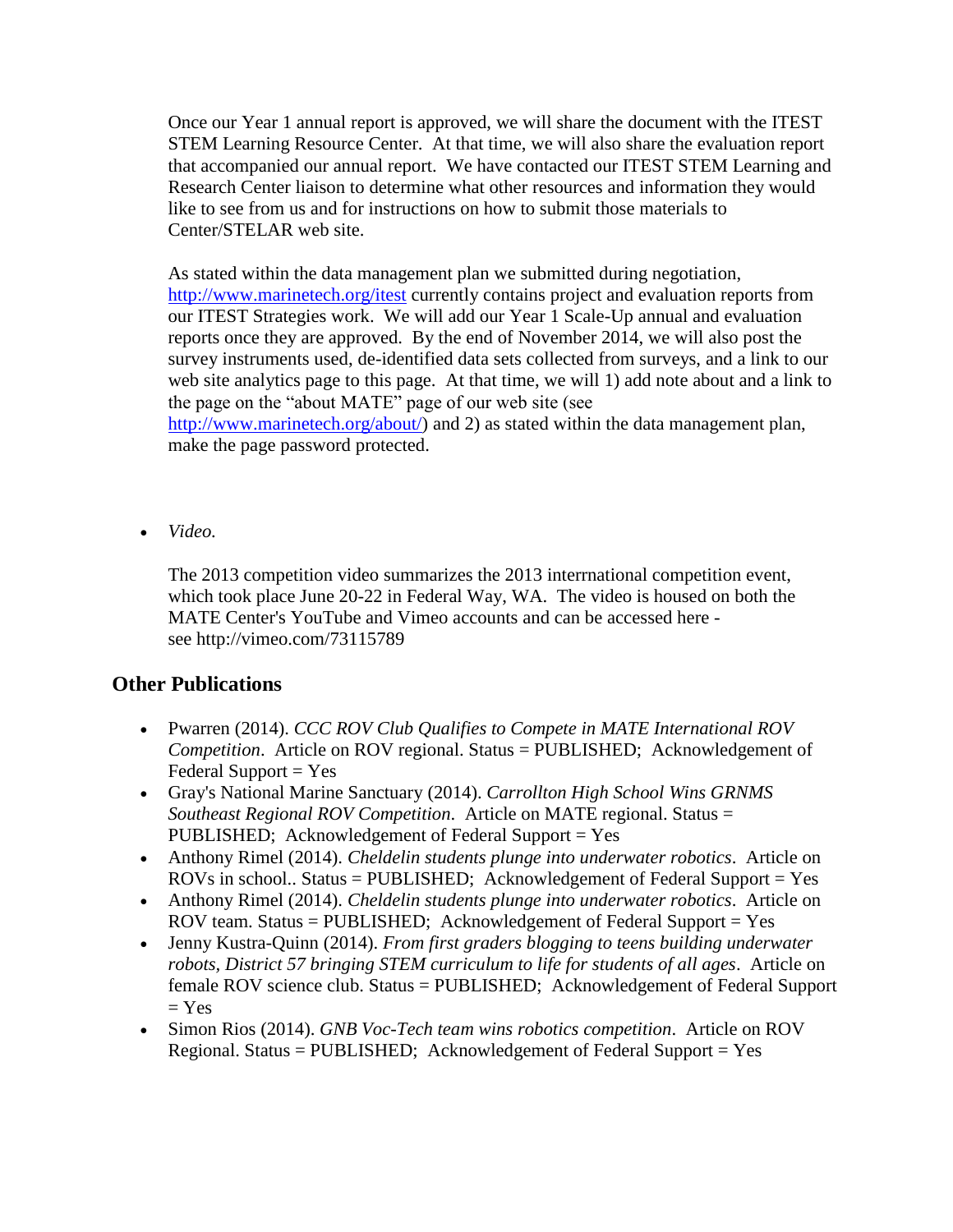- Jane Michaels (2014). *Hinsdale Central students among teens building, piloting underwater robots*. Article on an ROV competition in Chicago. Status = PUBLISHED; Acknowledgement of Federal Support = Yes
- Marine Link (2013). *IEEE Oceanic Engineering Society Student Poster Awards*. Article on awards issued from MATE competition. Status = PUBLISHED; Acknowledgement of Federal Support  $=$  Yes
- N/A (2014). *Investing in Tomorrow's Engineers*. Article on ROV and schools. Status = PUBLISHED; Acknowledgement of Federal Support = No
- Lindsay Brauner (2014). *Jesuit wins World Cop... of sorts*. Web Article on the international ROV competition.. Status = PUBLISHED; Acknowledgement of Federal  $Support = Yes$
- Wareham Middle School (2014). *Junior Engineering Club*. Article on ROV regional.  $Status = PUBLISHED; Acknowledgement of Federal Support = Yes$
- Noelle Fujii (2014). *Kids dive into test of skill, teamwork*. Article of kids preparing for the ROV competition. Status = PUBLISHED; Acknowledgement of Federal Support = No
- Beth Mottner (2014). *LBCC Rov Team Rises from the Depth*. Article on LBCC ROV team. Status = PUBLISHED; Acknowledgement of Federal Support = Yes
- John Bare (2014). *Lesson of the Underwater Robot*. Article on the ROV documentary Underwater Dreams. Status = PUBLISHED; Acknowledgement of Federal Support = No
- Nicole Grulke (2014). *Let the ROV Competitions Begin*. Newspaper article on the international ROV competition. Status = PUBLISHED; Acknowledgement of Federal  $Support = Yes$
- N/A (2014). *Lincoln City: Students to Showcase Underwater Robots at LC Community Center Statewide Competition*. Article on ROVs in schools. Status = PUBLISHED; Acknowledgement of Federal Support = Yes
- N/A (2014). *Lincoln City: Students to Showcase Underwater Robots at LC Community Center during Statewide Competition*. Article on ROV regional. Status = PUBLISHED; Acknowledgement of Federal Support = Yes
- Mark Jaeger (2014). *Local ROV team still a global force*. Article on the ROV international competition. Status = PUBLISHED; Acknowledgement of Federal Support  $= Yes$
- N/A (2014). *MATE Center Announces 2014 ROV Competition Winners*. Article on the winners of the international ROV competition. Status = PUBLISHED; Acknowledgement of Federal Support = Yes
- Ina Andersen (2014). *MATE ROV Competition*. Article on the international ROV comepetition. Status = PUBLISHED; Acknowledgement of Federal Support =  $No$
- n/a (2014). *MATE ROV Contest*. article on ROV regional. Status = PUBLISHED; Acknowledgement of Federal Support = Yes
- Associated Press (2014). *Marine sanctuary hosts underwater robot event*. article on the international ROV competition. Status = PUBLISHED; Acknowledgement of Federal  $Support = Yes$
- Donna Vickroy (2014). *Matteson students ready for Shedd ROV competition*. Article on ROV regional. Status = PUBLISHED; Acknowledgement of Federal Support = Yes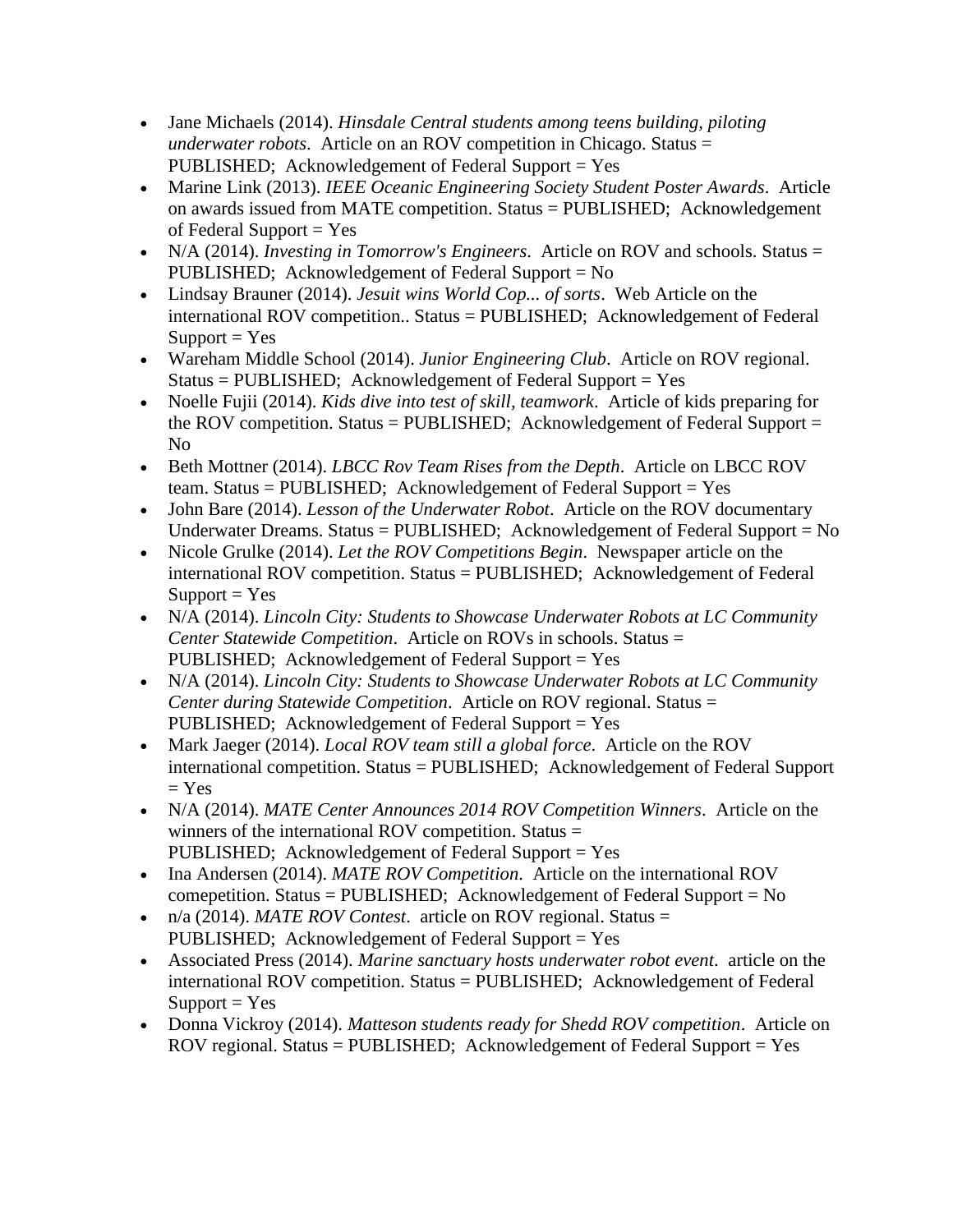- Heidi Litchfield (2014). *Minooka students compete in underwater robotics competition*. Article on ROV regional. Status = PUBLISHED; Acknowledgement of Federal Support  $=$  Yes
- Suzanne Baker (2014). *Naperville North students compete in underwater robotics competition*. Article on ROV regional. Status = PUBLISHED; Acknowledgement of  $Federal Support = Yes$
- Long Kunzia (2014). *No resources? No problem. Carson High School robotics students make good use of junk*. Article on ROVs in school. Status = PUBLISHED; Acknowledgement of Federal Support = Yes
- Multiple (2014). *PA STEM GIrls Collaborative Project Newsletter*. Newsletter with data covering Pennsylvania schools in the regionals and internationals. Status = PUBLISHED; Acknowledgement of Federal Support = Yes
- N/A (2014). *Photo of the Week*. Picture from an ROV regional. Status = PUBLISHED; Acknowledgement of Federal Support = Yes
- STELAR (2014). *Project Spotlight: Fueling the Ocean STEM Workforce Pipeline.* Article on MATE and its activities. Status = PUBLISHED; Acknowledgement of Federal Support  $=$  Yes
- Brittney Sager (2014). *ROV Competition at Discovery World*. Article on local ROV competition. Status = PUBLISHED; Acknowledgement of Federal Support = Yes
- St Francis School District (2014). *ROV Continued*. Article on school ROV time. Status = PUBLISHED; Acknowledgement of Federal Support = Yes
- Nicole Grulke (2014). *ROV International Competition at sanctuary*. Article on the international ROV competition. Status = PUBLISHED; Acknowledgement of Federal  $Support = Yes$
- University School of Milwaukee (2014). *ROV Team Wins Third Place at Discovery World Robotics Competition*. Article on ROV Regional. Status = PUBLISHED; Acknowledgement of Federal Support = Yes
- Pat Kight (2014). *ROV teams compete for regional honors*. Article on ROV Regional.  $Status = PUBLISHED; Acknowledgement of Federal Support = Yes$
- Laura Shields (2014). *Robots and Shipwrecks*. Article on ROV regional. Status = PUBLISHED; Acknowledgement of Federal Support = Yes
- Will Forgrave (2013). *STEM Weekend at Albion Public Schools Offers Kids Hands-On Lessons in Science, Technology.*. article on ROV lessons. Status = PUBLISHED; Acknowledgement of Federal Support = Yes
- Tracy Gruen (2014). *Science Chicks engineer underwater vehicle*. Article on female ROV Team. Status = PUBLISHED; Acknowledgement of Federal Support = Yes
- n/a (2014). *Science Park Hosts Marine Technology Society in a Water robotics 'Share-athon'.* Article on ROV regional. Status = PUBLISHED; Acknowledgement of Federal  $Support = Yes$
- Christopher Sintes (2014). *Student Poster Competition, Oceans 13 San Diego*. Article on ROV poster competition. Status = PUBLISHED; Acknowledgement of Federal Support  $=$  Yes
- N/A (2014). *Students Team Up to Explore Shipwrecks at Competition*. Article on ROV regional. Status = PUBLISHED; Acknowledgement of Federal Support = Yes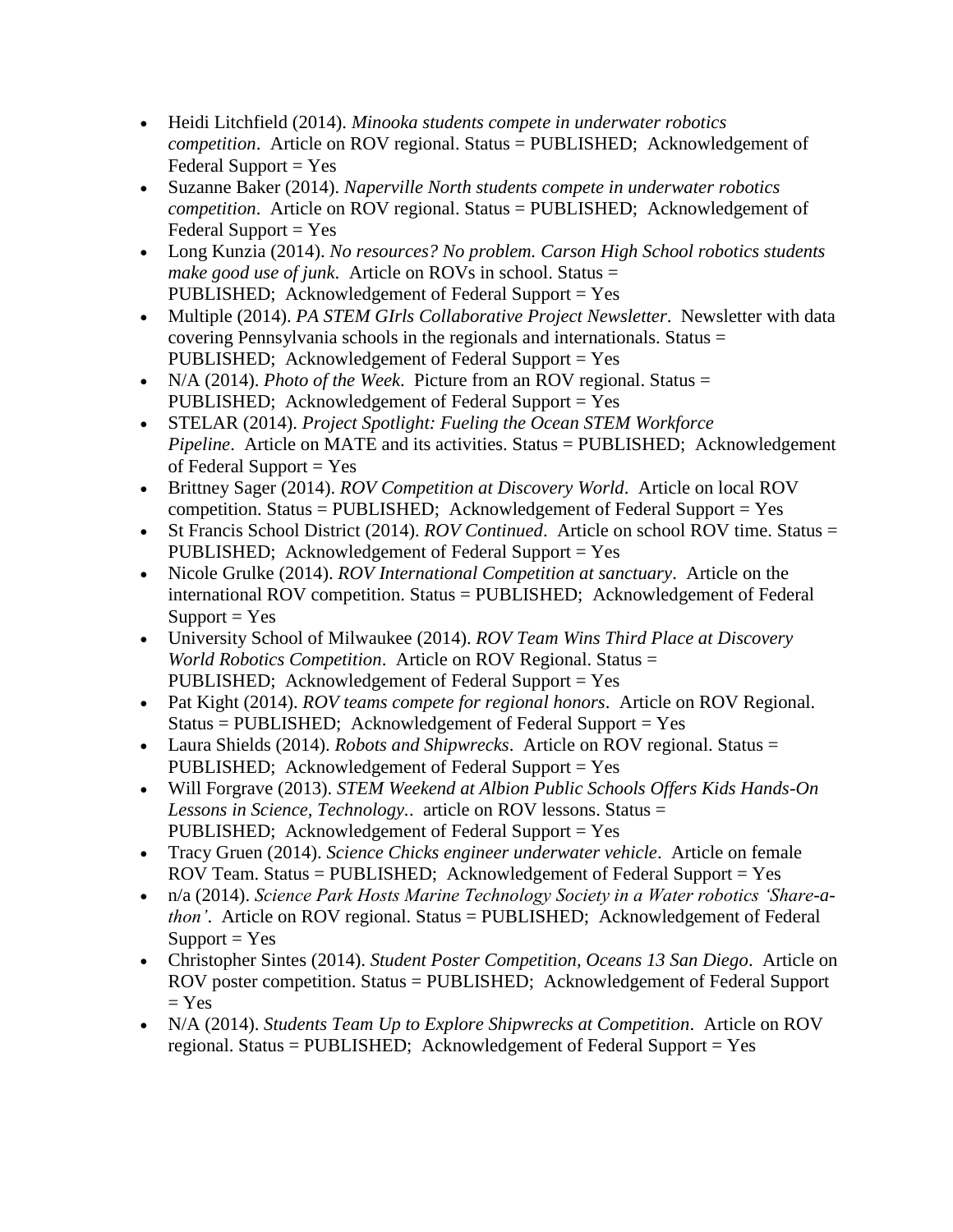- Justin Williams (2014). *Students learn about engineering in remotely operated vehicle competition*. Article on Wisconsin ROV team. Status = PUBLISHED; Acknowledgement of Federal Support = Yes
- Abbie Tumbleson (2014). *Students put underwater robots to the test in 'ROV' competition May 10*. Article on Oregon ROV Regional. Status = PUBLISHED; Acknowledgement of Federal Support = Yes
- n/a (2014). *Students to Showcase Underwater Robots at Statewide Competition*. Article on ROV regional. Status = PUBLISHED; Acknowledgement of Federal Support = Yes
- n/a (2014). *Teams finish global underwater robot competition at Thunder Bay National Marine Sanctuary.* Article on the international ROV competition. Status = PUBLISHED; Acknowledgement of Federal Support = No
- David Bizley (2014). *The MATE Scotland ROV challenge*. Article on the Scotland regional ROV competition. Status = PUBLISHED; Acknowledgement of Federal  $Support = No$
- Journal of Ocean Technology (2014). *Thirteenth Annual MATE International ROV Competition*. Article on the ROV international. Status = PUBLISHED; Acknowledgement of Federal Support = Yes
- UMass Dartmouth (2014). *UMass Dartmouth to Host New England Regional for Remotely Operated Underwater Vehicle International Competition*. Article on ROV Regional. Status = PUBLISHED; Acknowledgement of Federal Support = Yes
- Nancy DuVergne Smith (2014). *Underwater Dreams Features MIT ROV Team*. Article on the ROV documentary Underwater Dreams. Status = PUBLISHED; Acknowledgement of Federal Support = Yes
- Marine Discovery Center (2013). *Underwater Robotics: Workshops For Students(Grade 5-12), Teachers, & Parents*. MATE workshop. Status = PUBLISHED; Acknowledgement of Federal Support = Yes
- N/A (2014). *Underwater robot event ends at marine sanctuary*. Article on the international ROV competition.. Status = PUBLISHED; Acknowledgement of Federal  $Support = No$
- NBC Chicago (2014). *Video: ROV design competition*. video on ROV regional. Status = PUBLISHED; Acknowledgement of Federal Support = Yes
- Zahra Farah (2014). *Whidbey Team has high hopes in underwater-robot contest*. Article on European ROV international competition. Status = PUBLISHED; Acknowledgement of Federal Support  $=$  Yes
- Associated Press (2014). *Winners Named in Global Underwater Robot Event*. Article on the international ROV competition. Status = PUBLISHED; Acknowledgement of  $Federal Support = Yes$
- Hydro International (2014). *Winners of 2014 International MATE ROV Contest*. Article detailing the winners of the international ROV competition. Status = PUBLISHED; Acknowledgement of Federal Support = Yes
- Bay School blog (2014). *Working Underwater: Bay's ROV Team in Action*. Article on ROVs in school. Status = PUBLISHED; Acknowledgement of Federal Support = Yes

# **Patents**

# **Technologies or Techniques**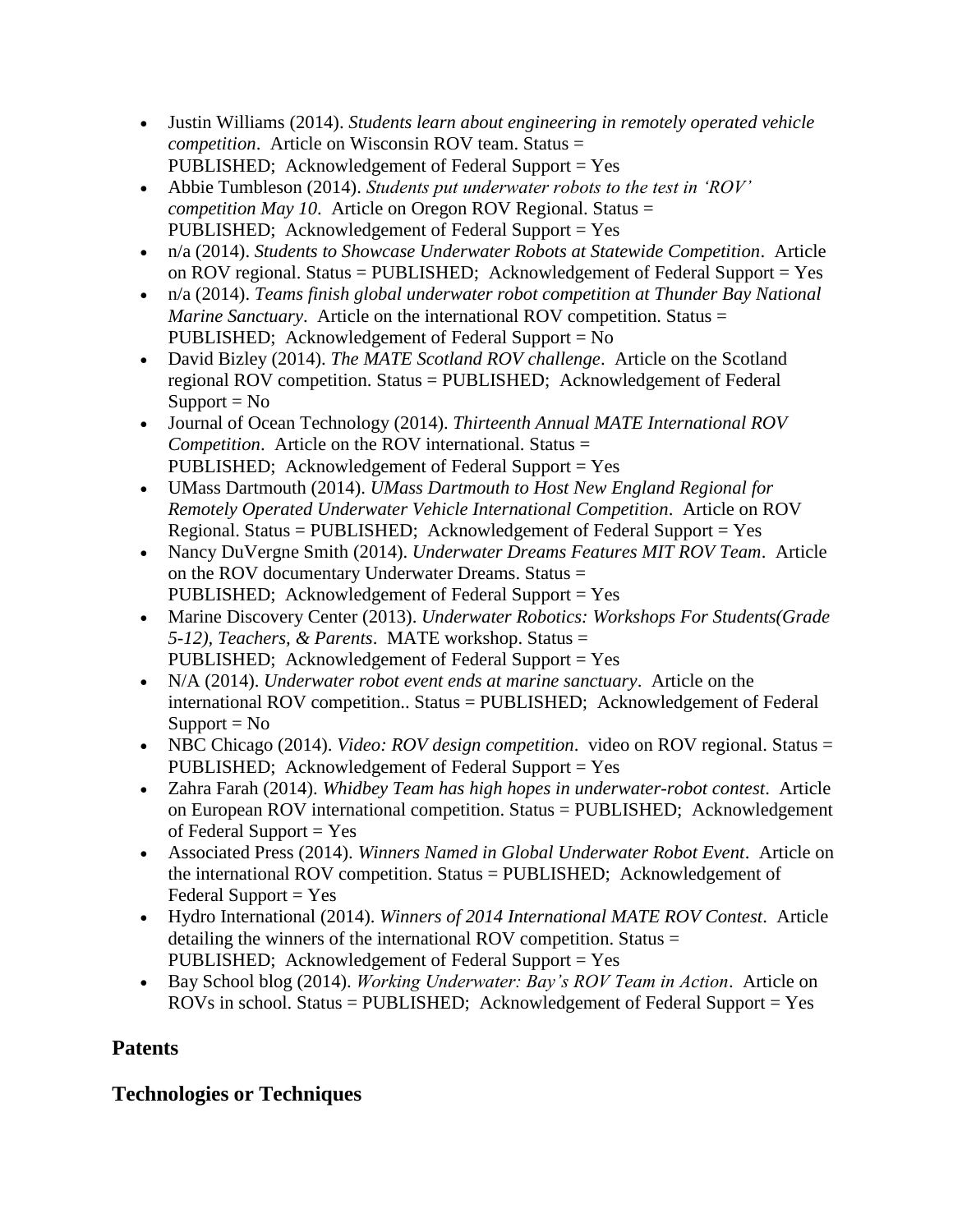### **Thesis/Dissertations**

## **Websites**

 *MATE* <http://www.marinetech.org/>

> The MATE web site includes links to the ROV competition, which in turn includes links to each of the MATE regional contest web sites.

 *ROV Underwater Robotics at the Shedd* <http://sheddrov.wikispaces.com/>

Website for Shedd Aquarium's ROV club.

 *Shedd Aquarium ROV Club Event* [https://storify.com/Mirandarhk/sheddrov-shedd-aquarium-rov-club](https://storify.com/Mirandarhk/sheddrov-shedd-aquarium-rov-club-event?utm_content=storify-pingback&utm_medium=sfy.co-twitter&utm_source=direct-sfy.co&utm_campaign=&awesm=sfy.co_tS76)[event?utm\\_content=storify-pingback&utm\\_medium=sfy.co-twitter&utm\\_source=direct](https://storify.com/Mirandarhk/sheddrov-shedd-aquarium-rov-club-event?utm_content=storify-pingback&utm_medium=sfy.co-twitter&utm_source=direct-sfy.co&utm_campaign=&awesm=sfy.co_tS76)[sfy.co&utm\\_campaign=&awesm=sfy.co\\_tS76](https://storify.com/Mirandarhk/sheddrov-shedd-aquarium-rov-club-event?utm_content=storify-pingback&utm_medium=sfy.co-twitter&utm_source=direct-sfy.co&utm_campaign=&awesm=sfy.co_tS76)

Website dedicated to ROV club event, including pictures and details on the event.

 *Shedd Aquarium Regional ROV Competition* <https://storify.com/Mirandarhk/sheddrov-2014-shedd-aquarium-regional-rov-mate-co>

Website devoted to the 2014 Shedd Aquariam Regional ROV Competition

 *Underwater Robotics Program* [http://www.sheddaquarium.org/Learning-Experiences/Educators--Classrooms/Students-](http://www.sheddaquarium.org/Learning-Experiences/Educators--Classrooms/Students-Classrooms/Underwater-Robotics/)[Classrooms/Underwater-Robotics/](http://www.sheddaquarium.org/Learning-Experiences/Educators--Classrooms/Students-Classrooms/Underwater-Robotics/)

Dive deep into underwater robotics at Shedd Aquarium! A suite of programs introduces teachers and students to science, technology, engineering and math (STEM) principles through the development and application of remotely operated vehicles (ROVs) to investigate aquatic environments

### [Back to the top](https://reporting.research.gov/rppr-web/rppr?execution=e1s16#top)

# **Impacts**

# **What is the impact on the development of the principal discipline(s) of the project?**

A number of prior reports have identified significant problems in educating, recruiting, and retaining U.S. workers for scientific, technological, and operational careers. Such workers are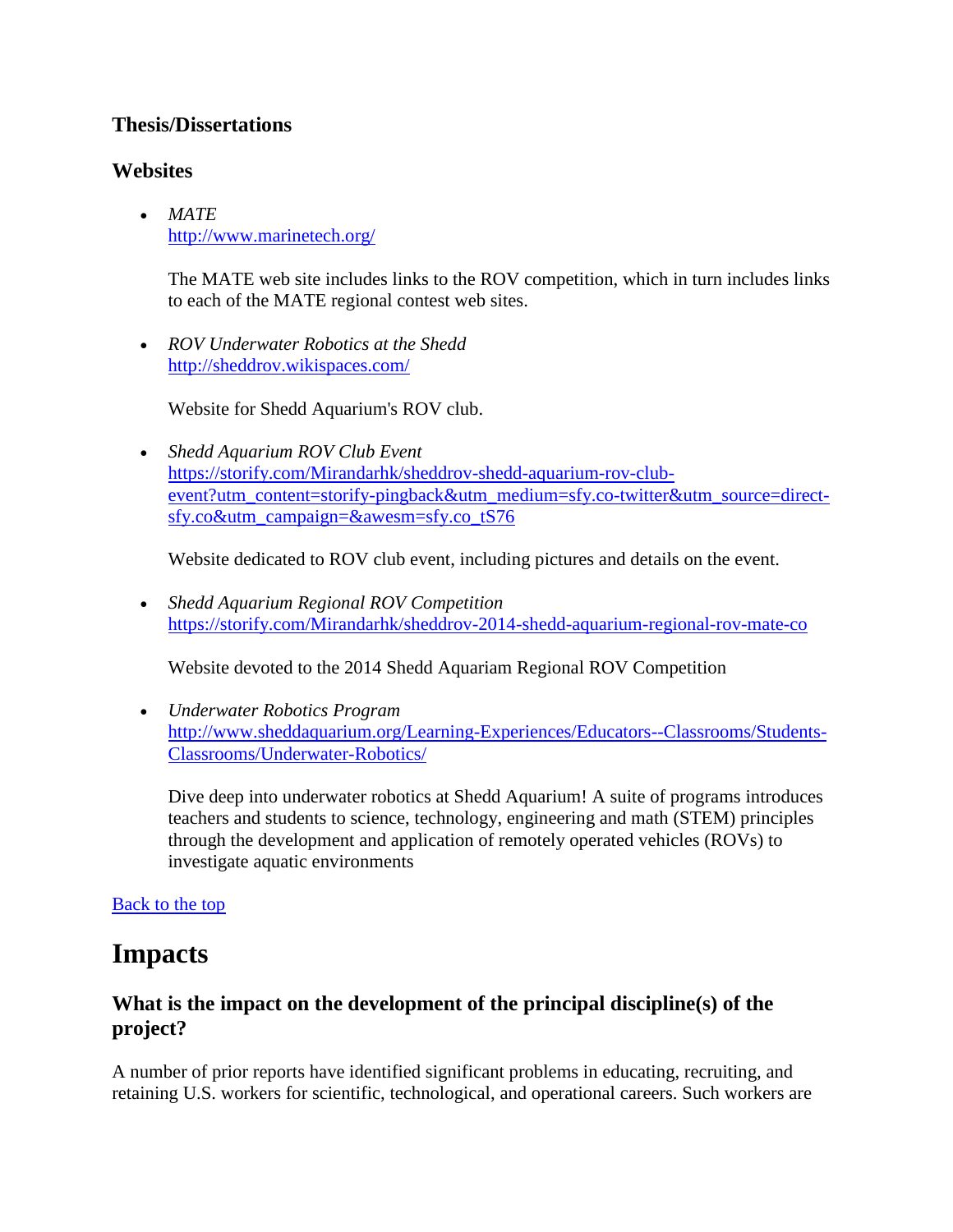critical for building and operating much of the nation's infrastructure and for sustaining growth and innovation. The lack of appropriately educated workers is especially pronounced in rapidly evolving ocean fields, such as deep water ocean exploration (especially oil and gas); the engineering of specialized tools and instruments for remote, harsh environments; and the management and use of ocean resources (particularly, renewable resources). The graying trend in the marine workforce adds to the urgency of educating new technical professionals that will adapt and excel in the rapidly advancing ocean workplace.

Workforce studies conducted previously by the MATE Center and funded by the Office of Naval Research identified more than twenty STEM-based ocean occupations that are currently limiting the growth of ocean industries because of the lack of qualified personal. At the top of the list are the following occupations: electronics/marine technicians (including ROV technicians); engineers (electrical, mechanical, civil/structural); and computer scientists (software application developers, computer programmers, hardware developers).

However, these are not 'just' engineers, technicians, and computer scientists; these are professionals that understand ocean applications within their field. For example, ROV technicians in support of ocean operations must have an understanding of ocean science in addition to engineering and computer science since all commercial ROVs possess computercontrolled systems and must be maintained, repaired, and modified in remote locations far from port. These skills sets are transferable to almost every sector of the economy that uses robotics, automation, and computer-controlled systems.

Every year, the ocean attracts thousands of students to pursue degrees in biology because that is a discipline that most students associate with ocean careers. However, the opportunity and compensation in ocean-related engineering, technology, and computer science fields is much greater than the biological sciences. Combining STEM education with ocean applications via the MATE ROV competition network provides students with a pathway to achieve their goals, including the gainful employment that is so critical to engaging students from economically disadvantaged environments. For the ocean occupations in greatest need of qualified individuals, the early education and career preparation is similar. This includes applied math, critical and creative thinking, and design and innovation, which, during the competitions, are presented in an engaging environment that simulates the high-performance workplace.

### **What is the impact on other disciplines?**

Covered above under "What is the impact on the development of the principal discipline(s) of the project?"

### **What is the impact on the development of human resources?**

The work of this project supports the development of a diverse ocean STEM workforce, outlining and allowing students to see a career pathway from upper elementary school to middle and high school to college and into the workplace. Please see the ACCOMPLISHMENTS section for details.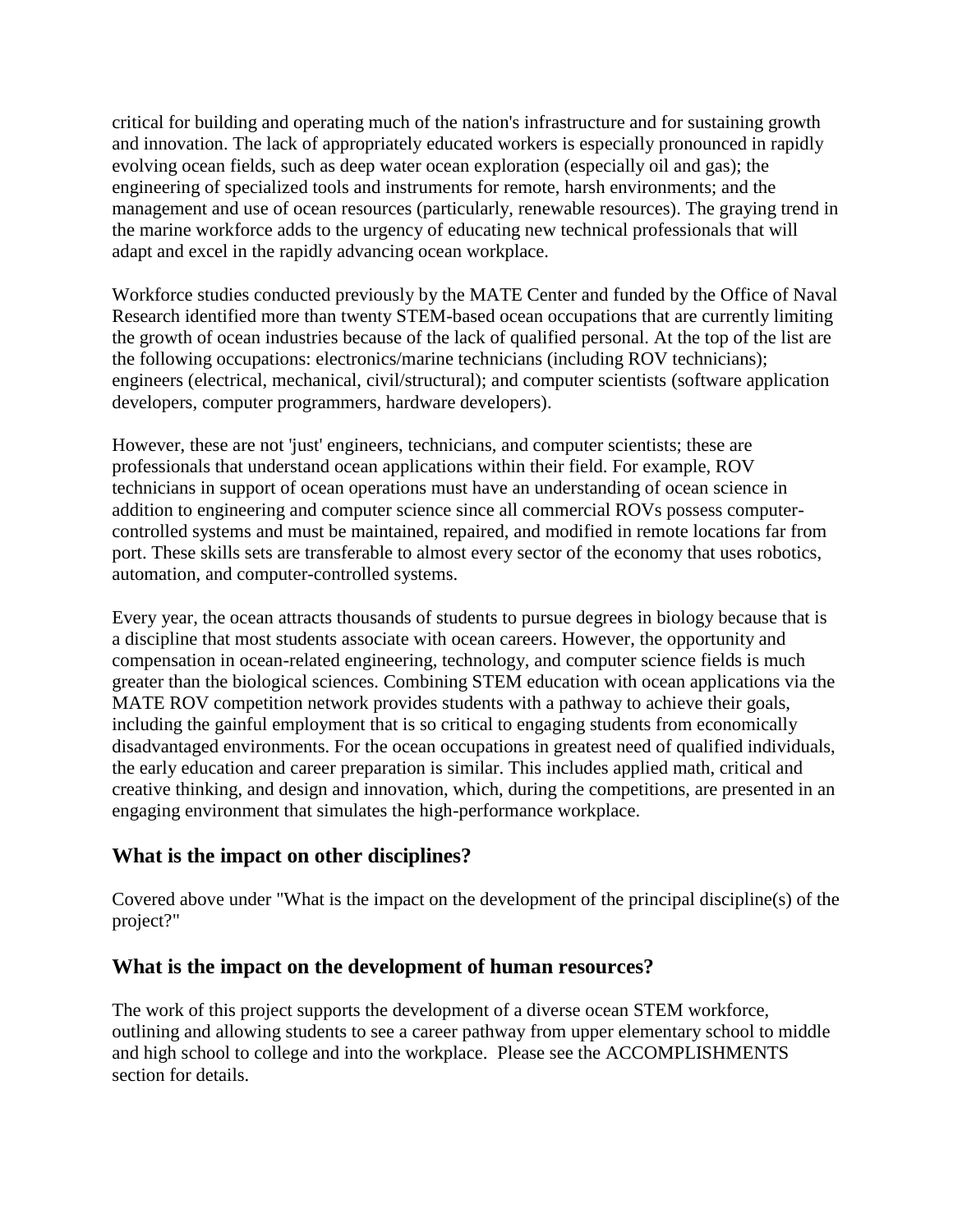## **What is the impact on physical resources that form infrastructure?**

In order to accommodate development and assembly of ROV kits and other educational aids (e.g., electrical trainers, soldering practice boards, etc.), we modified an office space to house a work area. This is the location of the "MATE store" reference in ACCOMPLISHMENTS.

## **What is the impact on institutional resources that form infrastructure?**

Nothing to report.

## **What is the impact on information resources that form infrastructure?**

Nothing to report.

### **What is the impact on technology transfer?**

Nothing to report.

## **What is the impact on society beyond science and technology?**

Through the impacts described under ACCOMPLISHMENTS, the work of this project is helping to prepare and create a more scientific- and technology-literate society.

### [Back to the top](https://reporting.research.gov/rppr-web/rppr?execution=e1s16#top)

# **Changes/Problems**

### **Changes in approach and reason for change**

**NSF's expectation is that the scope of activities will include elaborations and/or revisions that are discussed in pre-award negotiations. The Annual Report and Evaluation Report submitted do not specifically address several NSF questions/ requests and PI elaborations/revisions that were included in the pre-award negotiations.**

**During negotiation, additional information was requested about the mechanism by which implementation fidelity (or adaptation) of the ROV intervention across regions would be documented.**

#### **Action2B1: Please clarify what was accomplished during Year 1 pertaining to the work you proposed in your responses, including:**

• conducting face-to-face observations of a subset of the regional efforts.

The PI/Co-PIs conducted face-to-fact observations of three of the 2014 regional contests: the Pacific Northwest, Shedd-Midwest, and Monterey. Prior to the contests, the PI/Co-PIs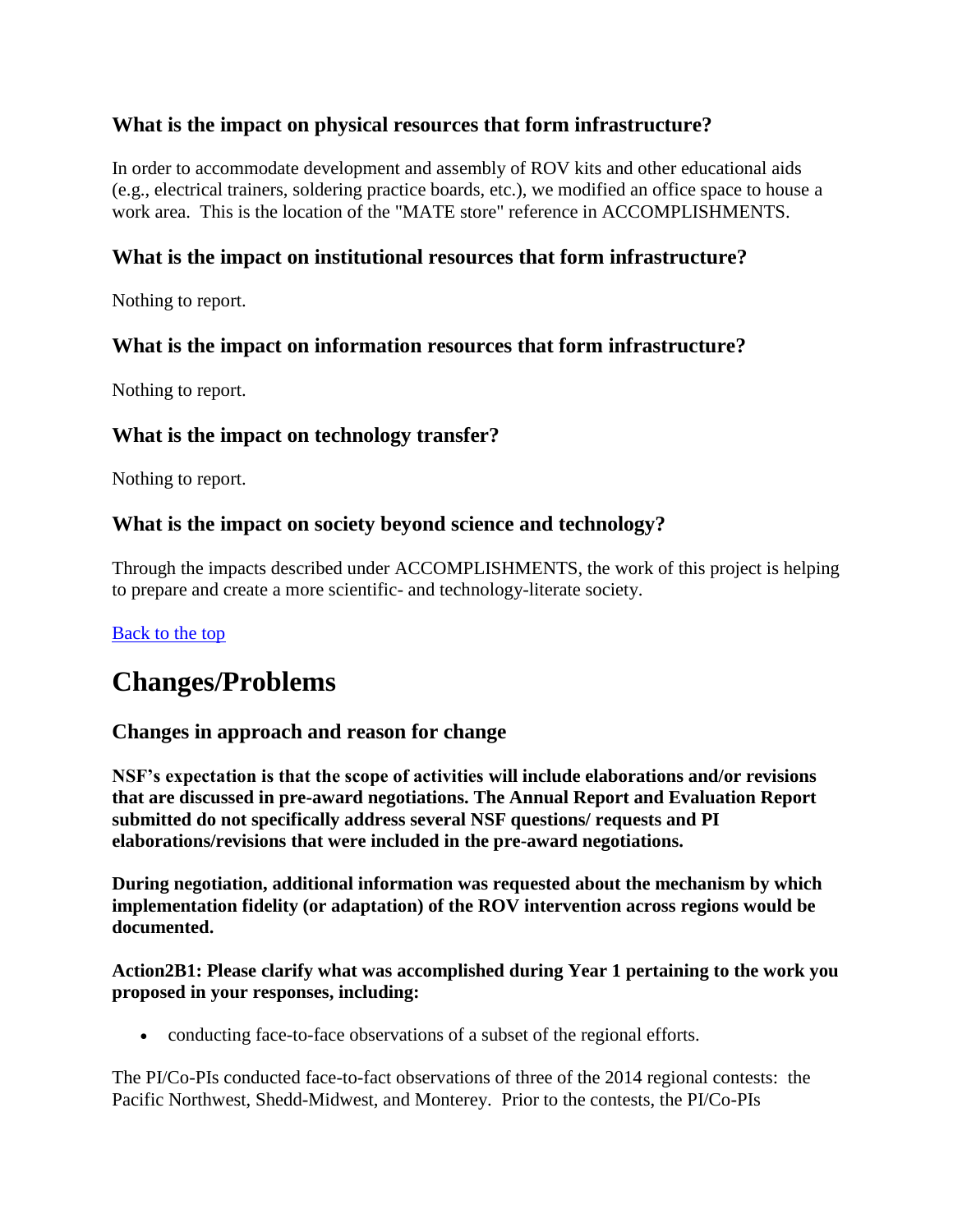developed a list of questions/observations to make during their site visits. They included the following:

- Volunteers/Judges How many? Training (pre event and day of briefings)? Did they see the judges' forum? Diversity of people – where do they come from?
- Missions/Props were they built to specs, disputes?
- Safety Inspections did the safety inspectors attend the webinar?
- Teachers how much support before the competition, mentors, practice days, workshops?
- Students how much time did they spend, in class, club, what was the hardest part, favorite part, learned the most, what do they wish was different?
- Parents Did they get the information they need? What impact did this have on your child?

We felt that all three of the events demonstrated appropriate, if not exemplary, regional fidelity. One area that was identified as needing improvement overall was MATE "branding." At the Shedd-Midwest in particular, the teachers and students knew very little about the MATE Center. We plan to address this in Year 2 by providing each regional with a plethora of MATE brochures and flyers to distribute at their regional workshops and on contest day. We will also send MATE t-shirts to regional coordinators and encourage them to distribute them to key staff and to wear them at events. While we distributed MATE competition banners to regionals several years ago, those that have joined the network since that time do not have them. We will remedy that this year.

**Action 2B2: Please clarify whether you have you have considered or established any mechanism for studying the artifacts from the professional development and/or competition experiences for assessing implementation across regions in the event observations were not conducted?**

See Action 2B1.

### **Actual or Anticipated problems or delays and actions or plans to resolve them**

**NSF's expectation is that the scope of activities will include elaborations and/or revisions that are discussed in pre-award negotiations. The Annual Report and Evaluation Report submitted do not specifically address several NSF questions/ requests and PI elaborations/revisions that were included in the pre-award negotiations.**

**During negotiation, additional information was requested about the instruments and processes used to collect outcome data and the technical quality of those instruments, with the clear purpose of moving the research/evaluation beyond self-report.**

**Action 2A: Please clarify what was accomplished during Year 1 pertaining to the work you proposed in your responses that intended to:**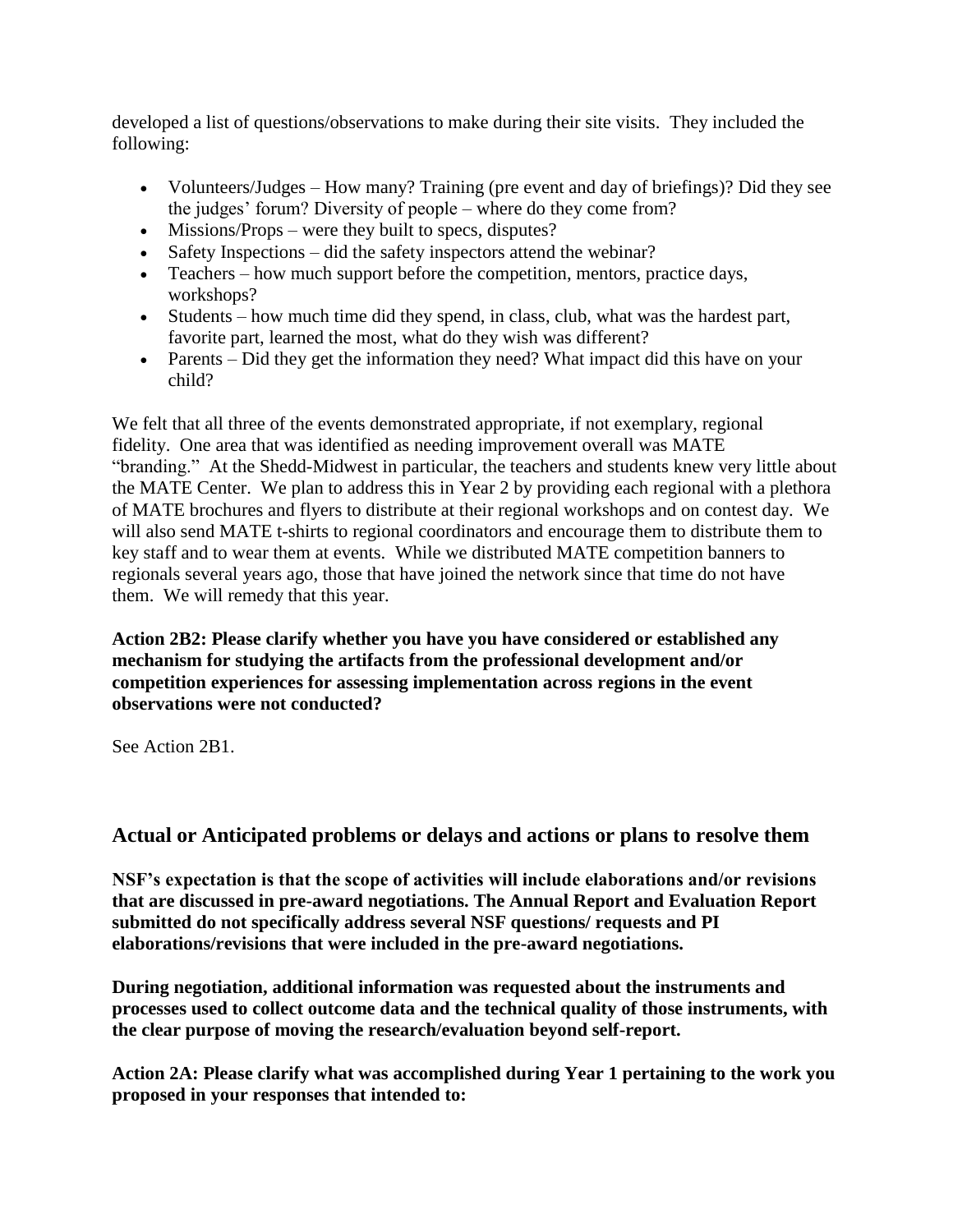improve the internal consistency of existing surveys by adding questions and standardizing the question constructs;

In Year 1, the post-competition surveys were updated to align with the new ITEST Scale Up goals. In Year 2, we will work with Dr. Min Li to improve the consistency and validity of the surveys. Confirmatory factor analysis will be performed to verify the hypothesized clusters, which provides evidence on the structural validity of the survey questions. Cronbach's alpha coefficient will be produced for the questions within each cluster. Other item analysis will be carried out as well to examine the means, standard deviations as well as item discriminability. This work will be completed by February so the revised surveys can be administered in the spring competitions, which begin in March.

 compare survey data against students' NSC data to provide an additional form of survey validation;

In Year 1, we drafted a survey of competition alumni. In Year 2, we will conduct this survey and provide a dataset of student identifying information to NSC for them to match and return higher education follow-up data. We will then compare the results.

 employ a process for validating competition scoring rubrics and determining and/or establishing methods for ensuring inter-rater reliability of competition scoring such that they may be used as an indicator of student learning; and

In Year 1, we worked with current judges (who include K-12 educators) to transform the poster score sheet into a scoring rubric (see [http://www.marinetech.org/files/marine/files/ROV%20Competition/Missions%20and%20Specs/](http://www.marinetech.org/files/marine/files/ROV%20Competition/Missions%20and%20Specs/Scoring/2014/2014%20Poster%20Display%20Rubric%20-%20FINAL.pdf) [Scoring/2014/2014%20Poster%20Display%20Rubric%20-%20FINAL.pdf](http://www.marinetech.org/files/marine/files/ROV%20Competition/Missions%20and%20Specs/Scoring/2014/2014%20Poster%20Display%20Rubric%20-%20FINAL.pdf) for the RANGER and EXPLORER class rubric).

In Year 2, we will revise the rubrics based on feedback that we received from the judges who used them during the 2014 competition season as well as on the results of the alignment study that we will be conducting with Dr. Min Li. The alignment study will focus on how the scoring (i.e. "coding") categories can be mapped back to (1) the competition manual in terms of how the students are mentored or guided and (2) the standards from the engineering proportion of the NGSS, 21st Century Skills, and College Readiness documents.

In parallel, we will be transforming the technical report and engineering evaluation score sheets in scoring rubrics so that they can be piloted during the 2015 competition season. We will work with Dr. Li to conduct a similar alignment study on these rubrics.

In addition, Dr. Li will use the scores that student teams received from judges during the 2014 events to investigate inter-rate reliability. The data file includes the IDs of judges so that a generalizability study can be performed to examine whether judges evaluated the teams consistently or not.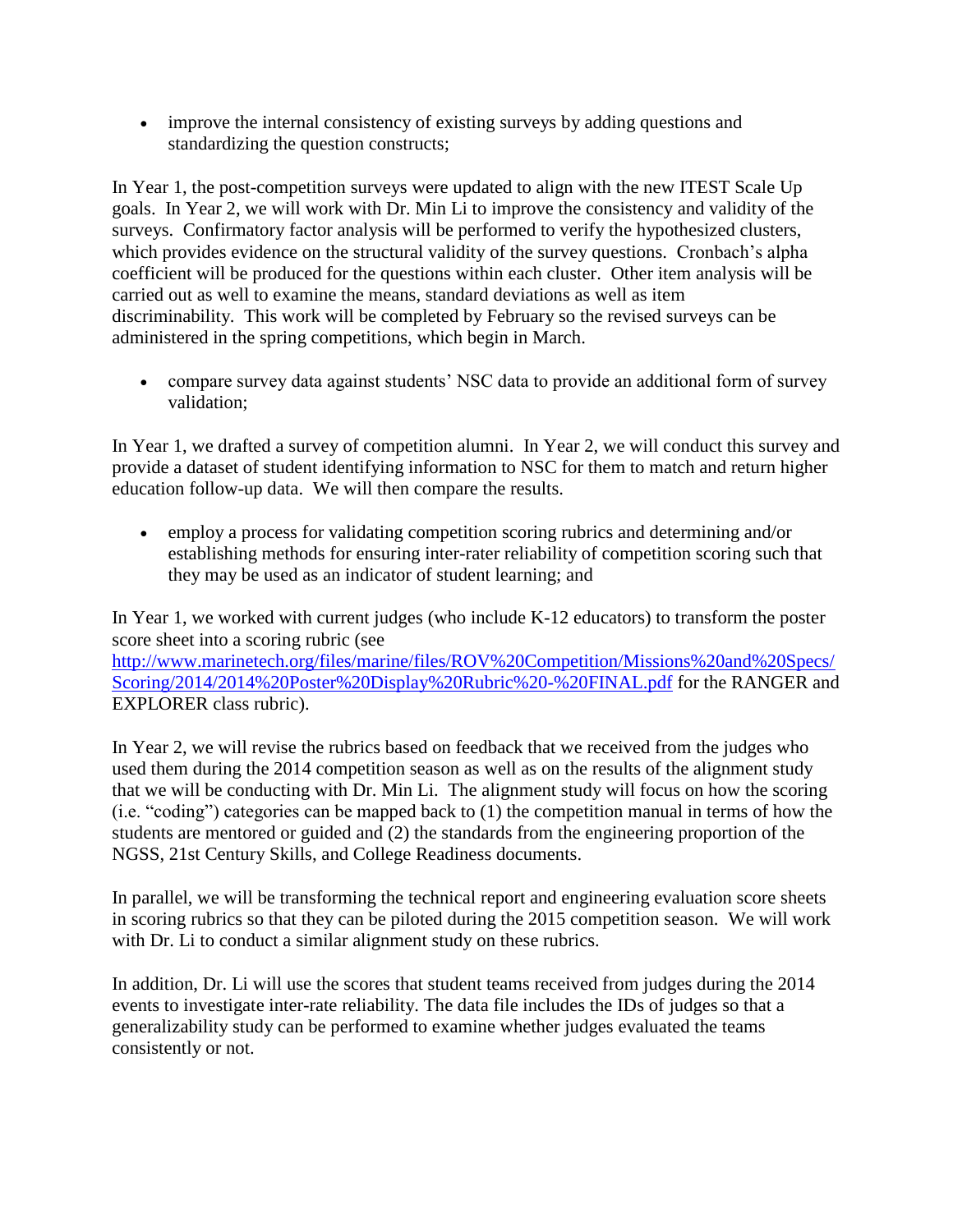In Year 3, we will conduct a validity study to decide whether scores assigned by judges are comparable to researchers' evaluation. We will select teams by high, middle, and low scores then have the teams' evaluated both by researchers and judges. Findings from both studies will help us determine the judges' guidelines as well as clarify the scoring rubrics.

 design, pilot, and assess psychometric quality for NGSS-aligned pre-post knowledge tests (and for the above competition scoring), with the assistance of Dr. Min Li.

The pre and post knowledge tests are currently being developed and aligned with the instructional materials and the NGSS. Some of the pre-post questions for each module will be the same and some will be different in an effort to determine if a deep conceptual understanding has been achieved and if the participants are able to apply these concepts to new problems. Dr. Min Li will help us determine if the pre and post-test items are comparable in terms of difficulty. We will initially pilot the curriculum modules and the pre and post-tests with  $\sim$ 20 students in January 2015. Dr. Li will analyze the scores to produce item parameters of difficulty index and discrimination index as well as the Cronbach's alpha. In February and March, selected teachers will administer the pre-post tests to at least 150 students.

With this larger sample size, Dr. Li will explore the factor analysis to examine the dimensionality of the measured construct, the differential item functioning analysis to determine whether items may bias against particular sub-groups (e.g., gender, or socio-economic status), and the index of instructional sensitivity to evaluate whether the items reflect the amount of opportunities to learn that students have. After this process, we will modify the tests and/or curriculum and distribute them to all of our partners.

**During negotiation, additional information was requested regarding other study designs that might be employed, such as interrupted time series design and/or use of state longitudinal data, to collect more reliable estimates of the average impact of the intervention.**

#### **Action 2C: Please clarify what was accomplished during Year 1 pertaining to the work you proposed in your responses, including:**

 employing the "modified time series design" that included one pretest of knowledge and attitudes, several interim knowledge tests (quizzes at the end of each module), post- and follow up tests of knowledge and attitudes with possible triangulation with competition scores.

This work will begin in year two, after the development of the curriculum modules and associated pre and post tests.

# **Changes that have a significant impact on expenditures**

Nothing to report.

# **Significant changes in use or care of human subjects**